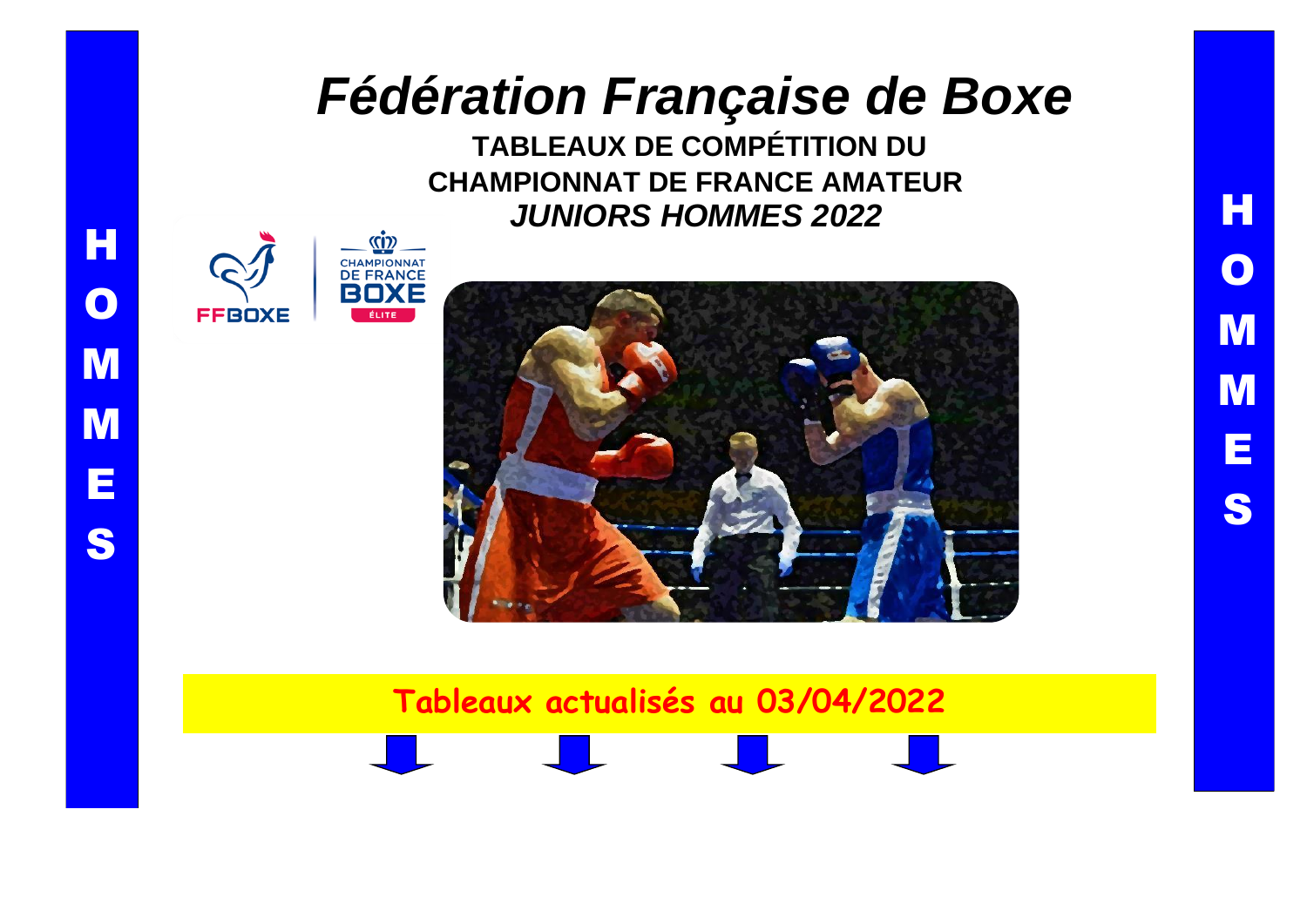### **CHAMPIONNAT DE FRANCE AMATEUR JUNIORS Hommes 2022 1 boxeur**



**CHAMPIONNAT DE FRANCE AMATEUR** 

| <b>NOMS</b>    | <b>Prénoms</b> | Clubs               | СR  |
|----------------|----------------|---------------------|-----|
| <b>ADOLPHE</b> | <b>ENZO</b>    | IBOXING LYON UNITED | ARA |



**CATEGORIE NON OUVERTE**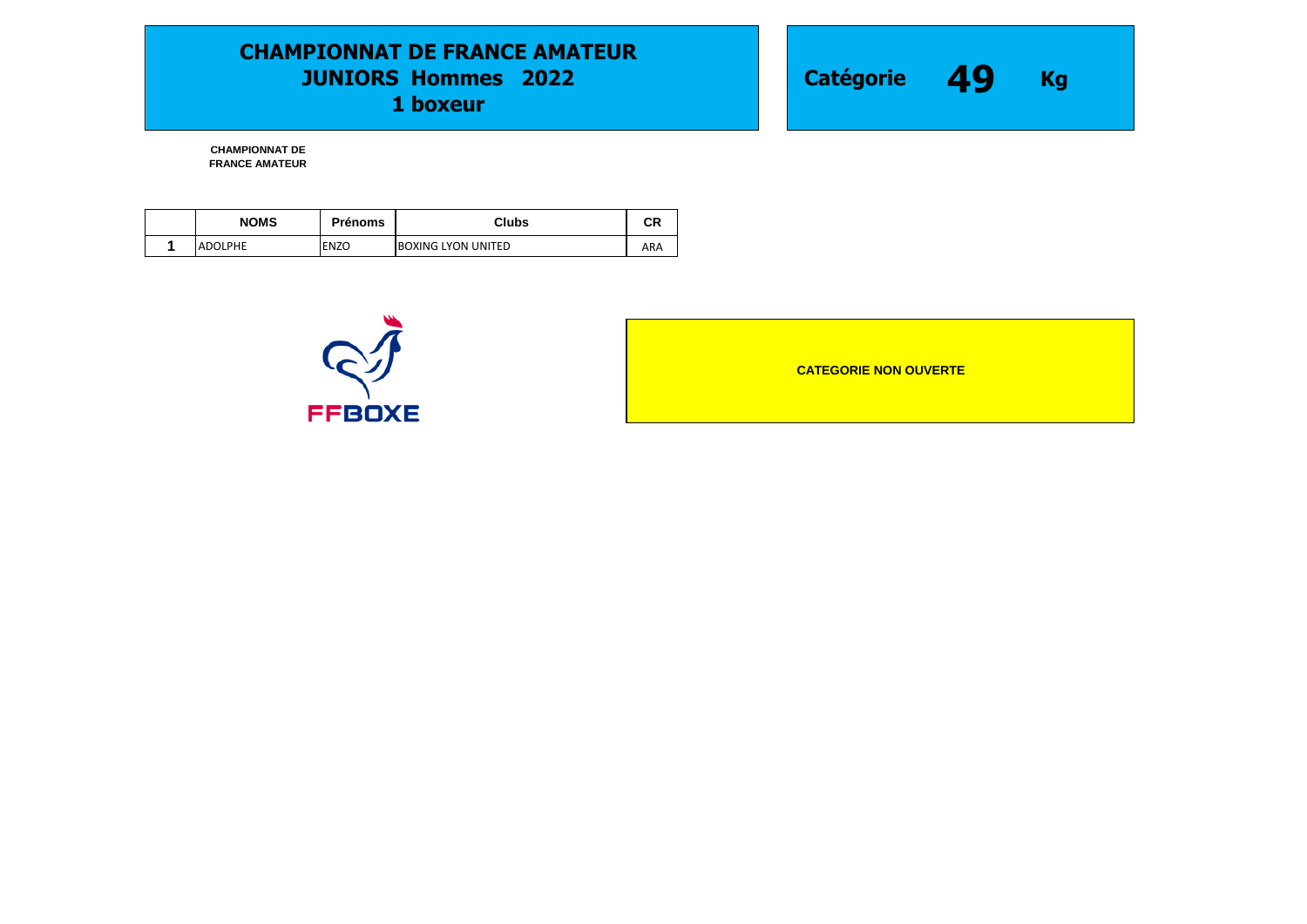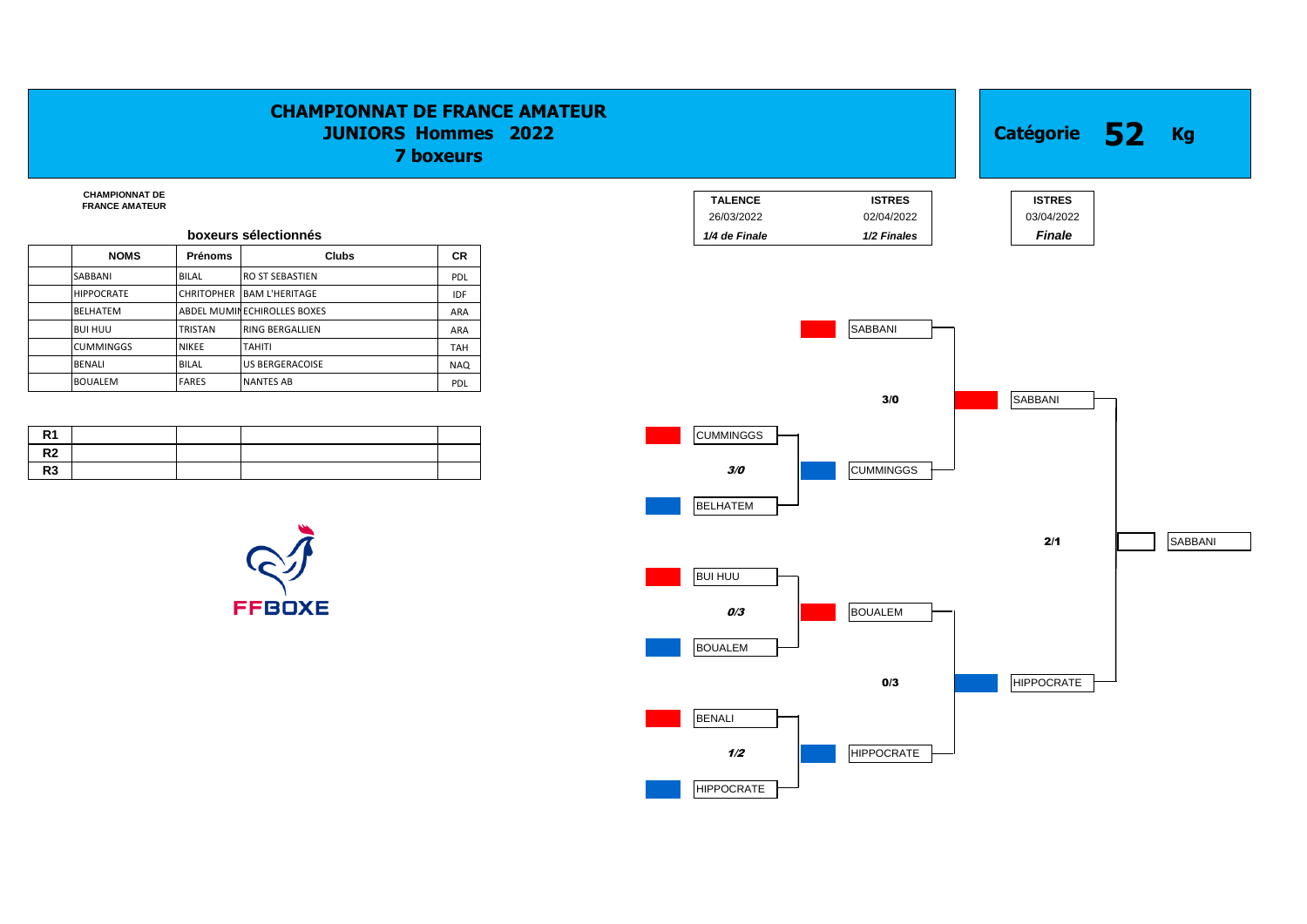#### **CHAMPIONNAT DE FRANCE AMATEUR Kg Catégorie 56 JUNIORS Hommes 2022 13 boxeurs CHAMPIONNAT DE ISTRES FRANCE AMATEUR TALENCE TALENCE ISTRES** 03/04/2022 **boxeurs sélectionnés**26/03/2022 27/03/2022 02/04/2022 *Finale* **NOMS Prénoms Clubs CR** *1/8e de Finale 1/4 de Finale 1/2 Finales* NAVARRO LORENZO BC SEXTIUS PAC VANNIER GABRIEL CARCASSONNE BOXING OCC OCCUPATION OF BOXING OCCUPATION OF BOXING OCCUPATION OF BOXING OF BOXING HEGRON EVAN RO ST SEBASTIEN ROGER BILAL TRELAZE BC PDL GWO BREDEMESTRE **DORKELD** JIMMY PUNCH DES TROIS RIVIERES BFC BFC DORKELD MOUFLIH MARWAN RING BERJALLIEN ARA ARA 112 112 BREDEMESTRE MARVILDE ABDELWAHID LILLE RING UNITED HE HOF BREDEMESTRE-ZEHRIR ISLAM BCHENINOIS HDF HDF 1, 2000 AND 1999 HOME DISLOVERING **0/3 HEGRON** HEGRON BREDEMESTRE ALPHONSO CP SAINT DIZIER **EXAMPLE ALPHONSO** CP SAINT DIZIER **BAGARI MAONI UNION SPORTIVE BOUCATAISE** NAQ **GRSC3** IDIR IDIR ADAM BC COMTAT PAC MARVILDE GUTH VALENTIN PG D'1 PACTE 65 OCC 0/3 HEGRON DJELLEL MOHAMED AS ORLY BOXE **R1** HEGRON **R3** 2/1 HEGRON ROGER 3/0 ROGER DJELLEL **3/0 | ROGER GUTH**  $3/0$   $\vert$  GUTH **ZEHRIR FFBOXE 3/0** ROGER VANNIER 2/1 P **D** VANNIER BAGARI DISQ 3 VANNIER

NAVARRO

**R2**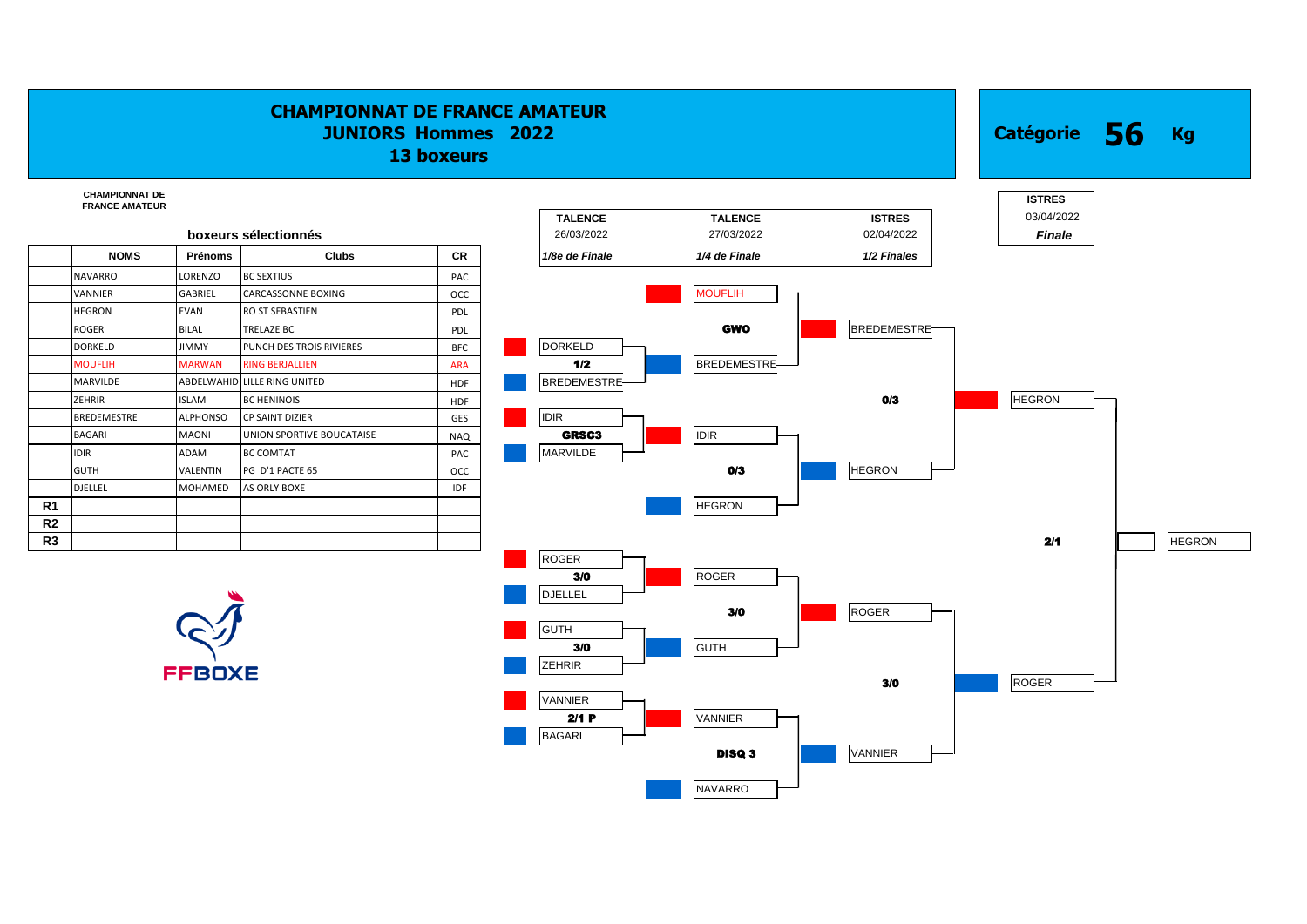#### **CHAMPIONNAT DE FRANCE AMATEUR Catégorie 60 JUNIORS Hommes 2022 Kg 13 boxeurs CHAMPIONNAT DE ISTRES FRANCE AMATEUR**  03/04/2022 **boxeurs sélectionnésTALENCE TALENCE ISTRES** *Finale* **NOMS Prénoms Clubs CR** 26/03/2022 27/03/2022 02/04/2022 MERANDON MESSON BOXING CLUB CASTELNEUVIEN CVL *1/8e de Finale 1/4 de Finale 1/2 Finales* TUEINUI HEREHAU TAHITI TAH ETTOUIR YACINE AS CLERRMONT BOXE HDF MERANDON CUDENAIRE NATANAEL ACADEMIE DE BOXE DE DENAIN DIVRY ALEXIS BC CHATILLON GES 0/3 JOURDAINE NOUIRI **RAYAN** UNION SPORTIVE TALENCE BOXE NAQ DIVRY LOEMBA MARVIN KARL NANTES PC PDL PDL POL 3/0 JOURDAINE BIEOU RAYAN ABC CARCASSONNE OCC JOURDAINE CUCCHIARA |LORENZO |BC 1980 | OCC | JOURDAINE ENZO NOBLE ART DE ROUEN NOR NOR AIT DAHMANE BENGHALIA YANICE BC MUSSIPONTIN GES GES **0/3 LO**EMBA AIT DAHMANE RAYAN USSAP BOXE NAQ NAQ LOEMBA ATHOUMANI MOURAD NABA MONTGERON IDF DISQ 3 LOEMBA ETTOUIR **R2** 2/1 JOURDAINE **R3** CUDENAIRE WO **CUCCHIARA** BIEOU ATHOUMANI  $\mathbf{0}/3$  **BIEOU** BIEOU 3/0 BIEOU **FFBOXE** NOUIRI  $3/0$  NOUIRI BENGHALIA 3/0 | NOUIRI TUEINUI

**R1**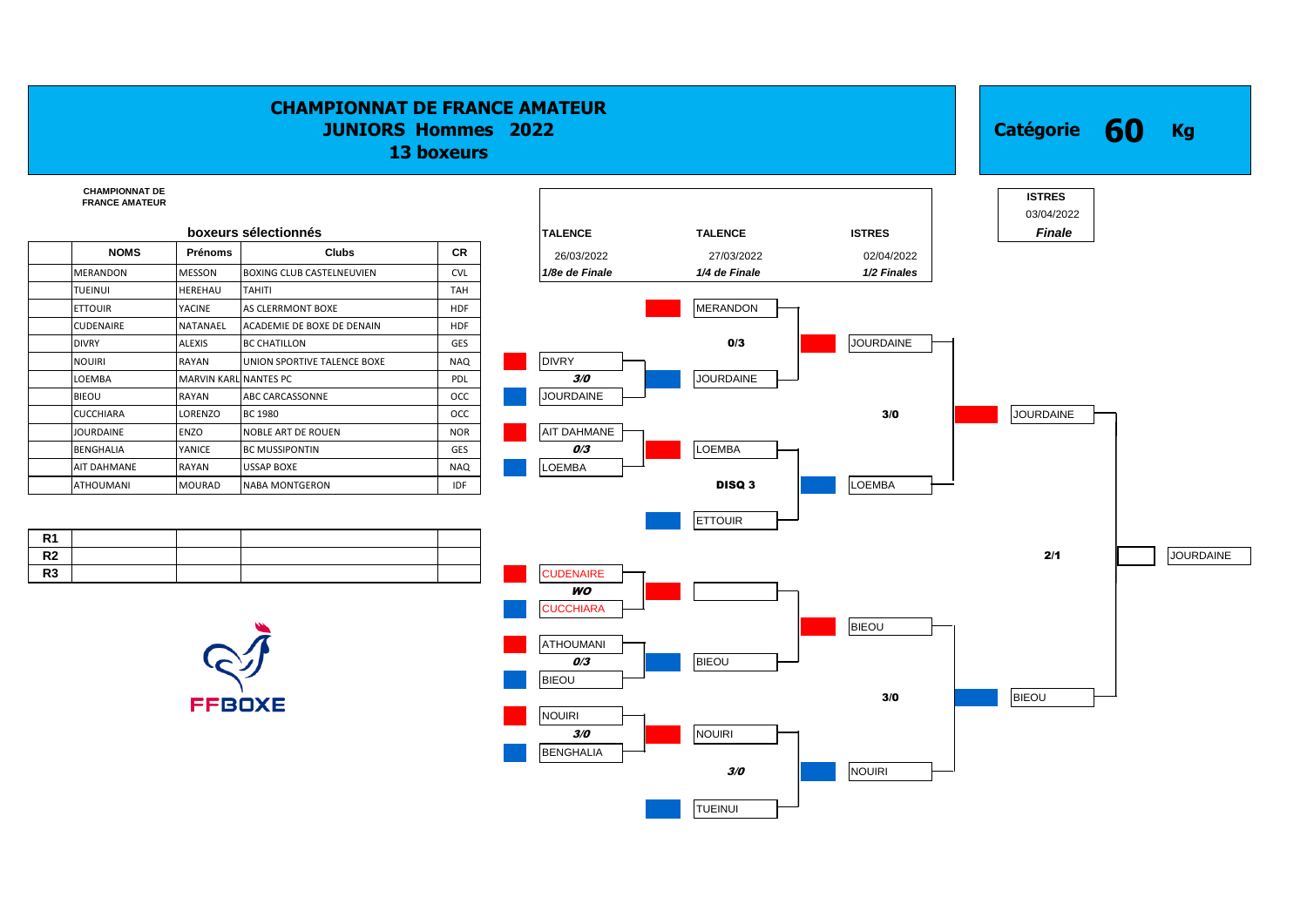### **CHAMPIONNAT DE FRANCE AMATEUR JUNIORS Hommes 2022 12 boxeurs**

#### **CHAMPIONNAT DE FRANCE AMATEUR**

#### **boxeurs sélectionnés**

| <b>NOMS</b>       | Prénoms       | <b>Clubs</b>                  | <b>CR</b>  | 1/8e de Finale    | 1/4 de Finale   |  | $1/2$ Fi      |
|-------------------|---------------|-------------------------------|------------|-------------------|-----------------|--|---------------|
| CRITELLI          | LORENZO       | <b>CSA BERCHENY</b>           | <b>OCC</b> |                   |                 |  |               |
| <b>CAURET</b>     | YANTSEE       | <b>BLAGNAC BC</b>             | <b>OCC</b> |                   | <b>CRITELLI</b> |  |               |
| <b>HALASSA</b>    | <b>HELYAS</b> | ACADEMIE DE BOXE DE TOURCOING | <b>HDF</b> |                   |                 |  |               |
| ARRIGHI           | <b>JOSEPH</b> | SAINT AVE BOXE                | <b>BRE</b> |                   | 3/0             |  | <b>CRITEL</b> |
| <b>TEXIER</b>     | KAIS          | <b>ATHENA BOXING CLUB</b>     | <b>IDF</b> | <b>TEXIER</b>     |                 |  |               |
| <b>MEDINA</b>     | YANIS         | <b>BOXE SAINT LOUIS</b>       | GES        | <b>RSC1</b>       | <b>TEXIER</b>   |  |               |
| PERRIN            | <b>NOAH</b>   | <b>MONTLUEL BOXIN G CLUB</b>  | ARA        | KALKANDELEN       |                 |  |               |
| <b>ZITOUNI</b>    | <b>LOUNES</b> | <b>BAM L'HERITAGE</b>         | <b>IDF</b> |                   |                 |  | 3             |
| KALKANDELEN       | <b>MIKAIL</b> | <b>BC MUSSIPONTIN</b>         | <b>GES</b> | <b>FEUILLERET</b> |                 |  |               |
| <b>TLILI</b>      | <b>HEDI</b>   | <b>BOXING CLUB VAUDAIS</b>    | ARA        | <i>RSC 2</i>      | <b>PERRIN</b>   |  |               |
| <b>FEUILLERET</b> | <b>TYRON</b>  | <b>BC ST QUENTIN</b>          | <b>HDF</b> | <b>PERRIN</b>     |                 |  |               |
| LAUCHE            | <b>MARVYN</b> | <b>USSAP BOXE</b>             | <b>NAQ</b> |                   | TKO 1           |  | <b>PERRIN</b> |

| D <sub>4</sub><br><u>в і</u> |  |  | <b>HALASSA</b> |
|------------------------------|--|--|----------------|
| R2                           |  |  |                |
| R <sub>3</sub>               |  |  |                |





**Kg 64 Catégorie**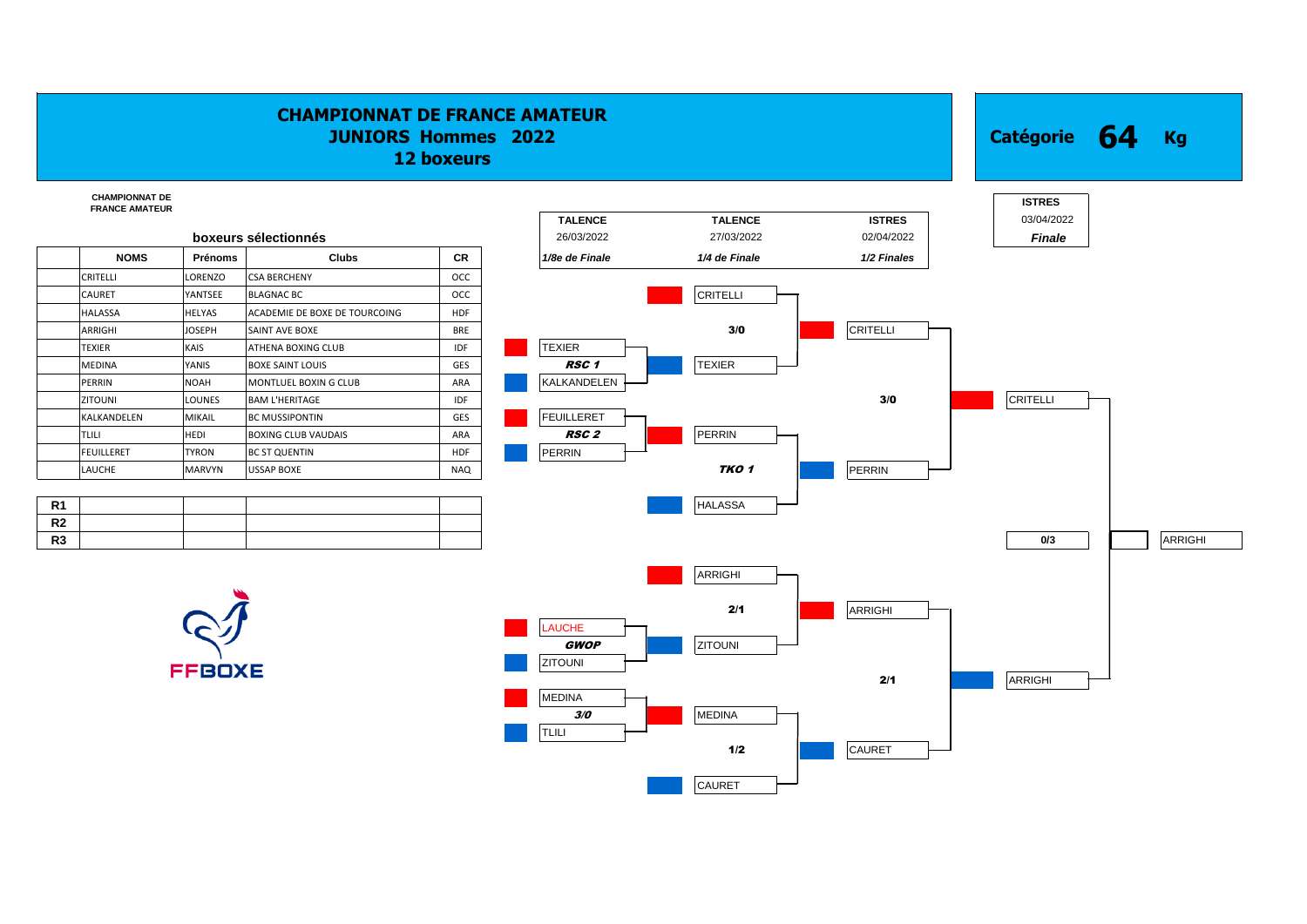#### **CHAMPIONNAT DE FRANCE AMATEUR JUNIORS Hommes 2021 13 boxeurs**

 TRBIC MOMIR NICE AZUR BOXE + POLE NANCY PAC MIGOTTI LUCAS BC MONTPELLIERAIN CCC LELAINE ELIE SPORT ATHLETIC ROCHEFORT NAQ ASKHAPOV **ADAM** THEAGENE NICE **PAC**  KHALID ELIAS LA COTONNE BOXE TEAM KHALID ARA TRBIC RAMELLO **LORENZO ACADEMIE MULTIBOXE DE WATTIGNIES** HDF MANLIUS RYANN METZ BOXING GYM GES KHALID MAC DONALD **ALEXANDRE** LILLE RING UNITED **HDF**  FANTAZIA Adame OBC Ardechois ARA 13 MOUTHON NIZARD BENNY MACCABI PARIS IDF DE **0/3 MA**NLIUS MOUTHON LOAN ANNEMASSE GAILLARD FIGHT ACADEMY ARA **7** MANLIUS TCHAN FA NIUHITI TAHITI TAH 0/3 LELAINE **boxeurs sélectionnés**

| R <sub>2</sub>                                 |                            |            |                 |                 |
|------------------------------------------------|----------------------------|------------|-----------------|-----------------|
|                                                |                            |            |                 |                 |
| <b>WO</b><br><b>LAKEL</b><br><b>WASSIM</b>     | <b>BOXE ACADEMIE BRIVE</b> | <b>NAQ</b> | <b>ASKHAPOV</b> |                 |
| <b>WO</b><br><b>HALLOUCHA</b><br><b>ATMANE</b> | <b>CHARLEVILLE BOXE</b>    | <b>GES</b> | 3/0             | <b>ASKHAPOV</b> |





**Kg**

**Catégorie 69**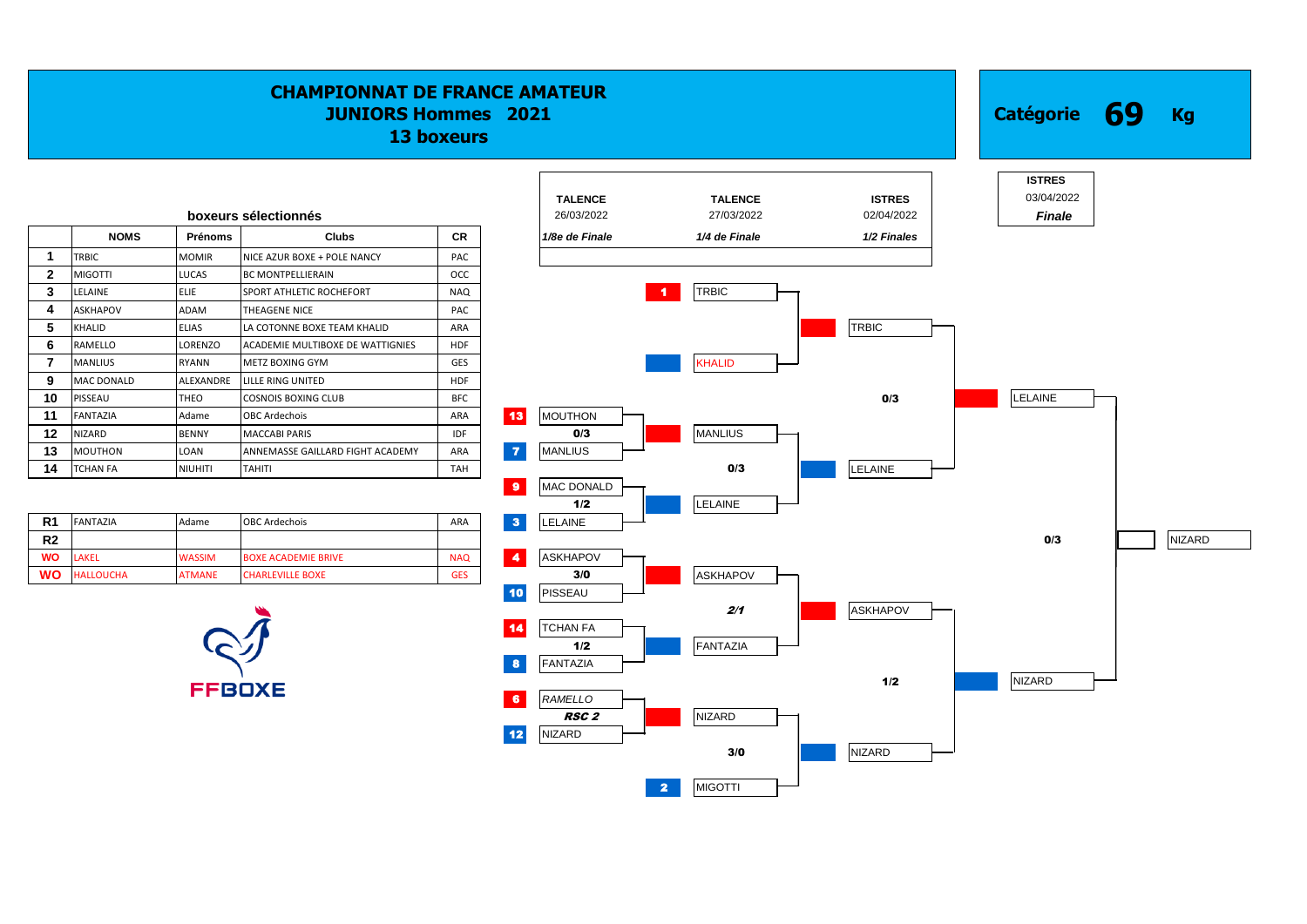#### **CHAMPIONNAT DE FRANCE AMATEUR Kg Catégorie 75 JUNIORS Hommes 2022 10 boxeurs CHAMPIONNAT DE ISTRES FRANCE AMATEUR TALENCE TALENCE ISTRES** 26/03/2022 27/03/2022 02/04/2022 03/04/2022 **boxeurs sélectionnés***1/8e de Finale 1/4 de Finale 1/2 Finales Finale* **NOMS Prénoms Clubs CR** CESAR YOJERLIN BOXING LYON UNITED ARA HACHICHA RAYAN BC FUMEL MONEMPRON LIBOS NAQ NAQ CESAR DIARRA BABACAR AS ORLY BOXE IDF IDF LEXA THEO BC FLORANGE GES GWO DAVID DAVID ENZO AM BOXING CLUB JANSSENS ELIOTT LILLE RING UNITED HDF HDF DAVID DAVID DAVID ANGUI GUILHEM RING STAR OLYMPIQUE AUDONIEN IDF SAGET THEO BOXING NAZAIRIEN PDL 0/3 ANGUI MARECAUX LUCAS BC VILLERUPT GES MARECAUX BENZAITOUN NABIL LILLE RING UNITED HDF 1/2 ANGUI ANGUI **R1** 2/1 ANGUI **R2 R3**  $\begin{vmatrix} \cdot & \cdot & \cdot \\ \cdot & \cdot & \cdot \end{vmatrix}$   $\begin{vmatrix} \cdot & \cdot & \cdot \\ \cdot & \cdot & \cdot \end{vmatrix}$   $\begin{vmatrix} \cdot & \cdot & \cdot \\ \cdot & \cdot & \cdot \end{vmatrix}$   $\begin{vmatrix} \cdot & \cdot & \cdot \\ \cdot & \cdot & \cdot \end{vmatrix}$   $\begin{vmatrix} \cdot & \cdot & \cdot \\ \cdot & \cdot & \cdot \end{vmatrix}$ 0/3 DIARRA DIARRA 3/0 **DIARRA FFBOXE BENZAITOUN** GWO SAGET SAGET 3/0 DIARRA JANSSENS 0/3 **HACHICHA** HACHICHA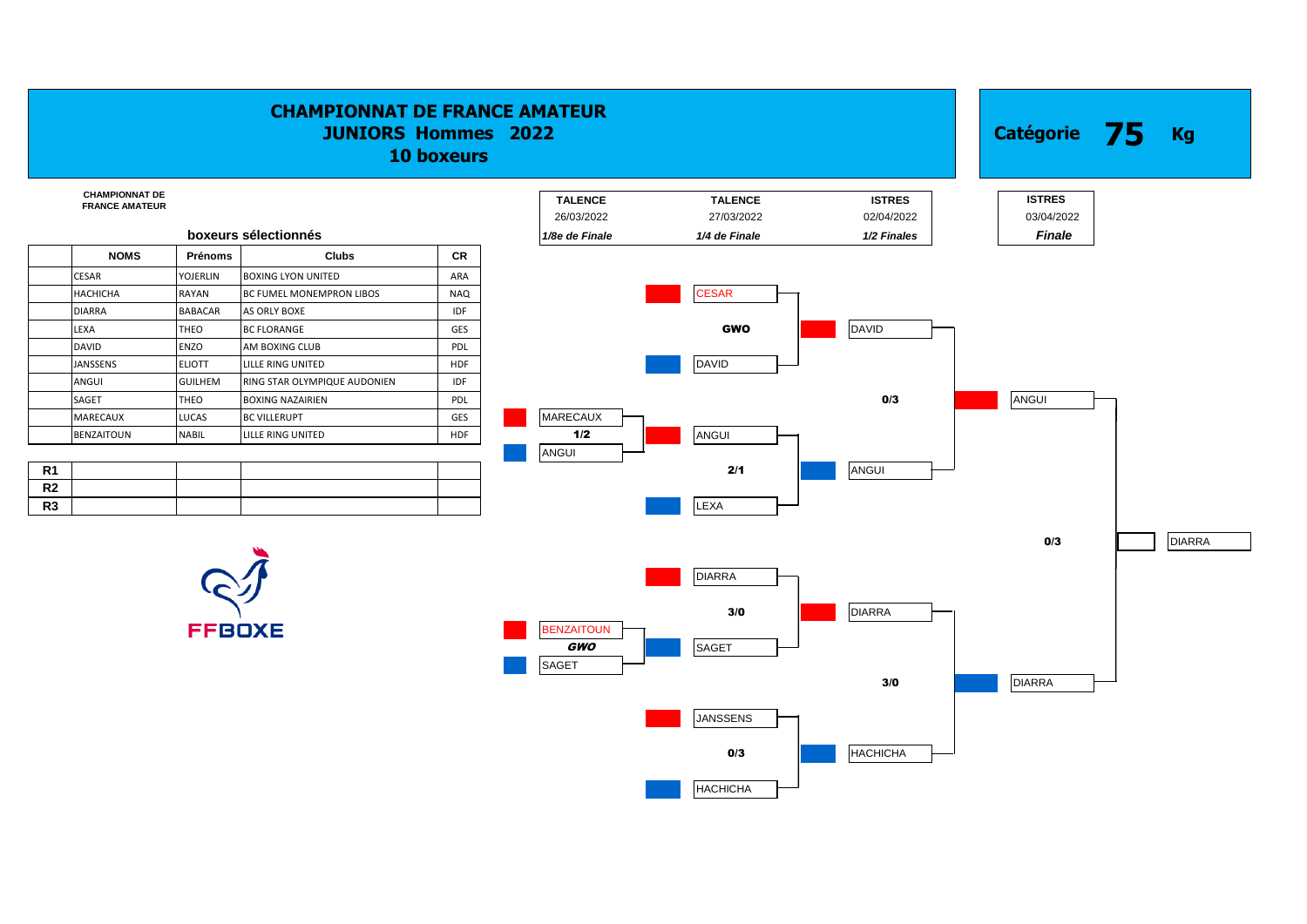### **CHAMPIONNAT DE FRANCE AMATEUR JUNIORS Hommes 2021 4 boxeurs**

**CHAMPIONNAT DE** 

#### **boxeurs sélectionnés**

| <b>NOMS</b>           | <b>Prénoms</b> | <b>Clubs</b>                                 | CR         |
|-----------------------|----------------|----------------------------------------------|------------|
| <b>DURAND</b>         | <b>GABRIEL</b> | LILLE RING UNITED                            | <b>HDF</b> |
| <b>ICHACHIACHVILI</b> | LOMA           | <b>CRB CR BOXING DE WA1TTIGNIES</b>          | <b>HDF</b> |
| <b>BOLI</b>           |                | <b>KPASSAGNON BOXING BEATS AUBERVILLIERS</b> | <b>IDF</b> |
| <b>NACHAT</b>         | <b>AMINE</b>   | <b>BOXE ACADEMIE BRIVE</b>                   | <b>NAQ</b> |



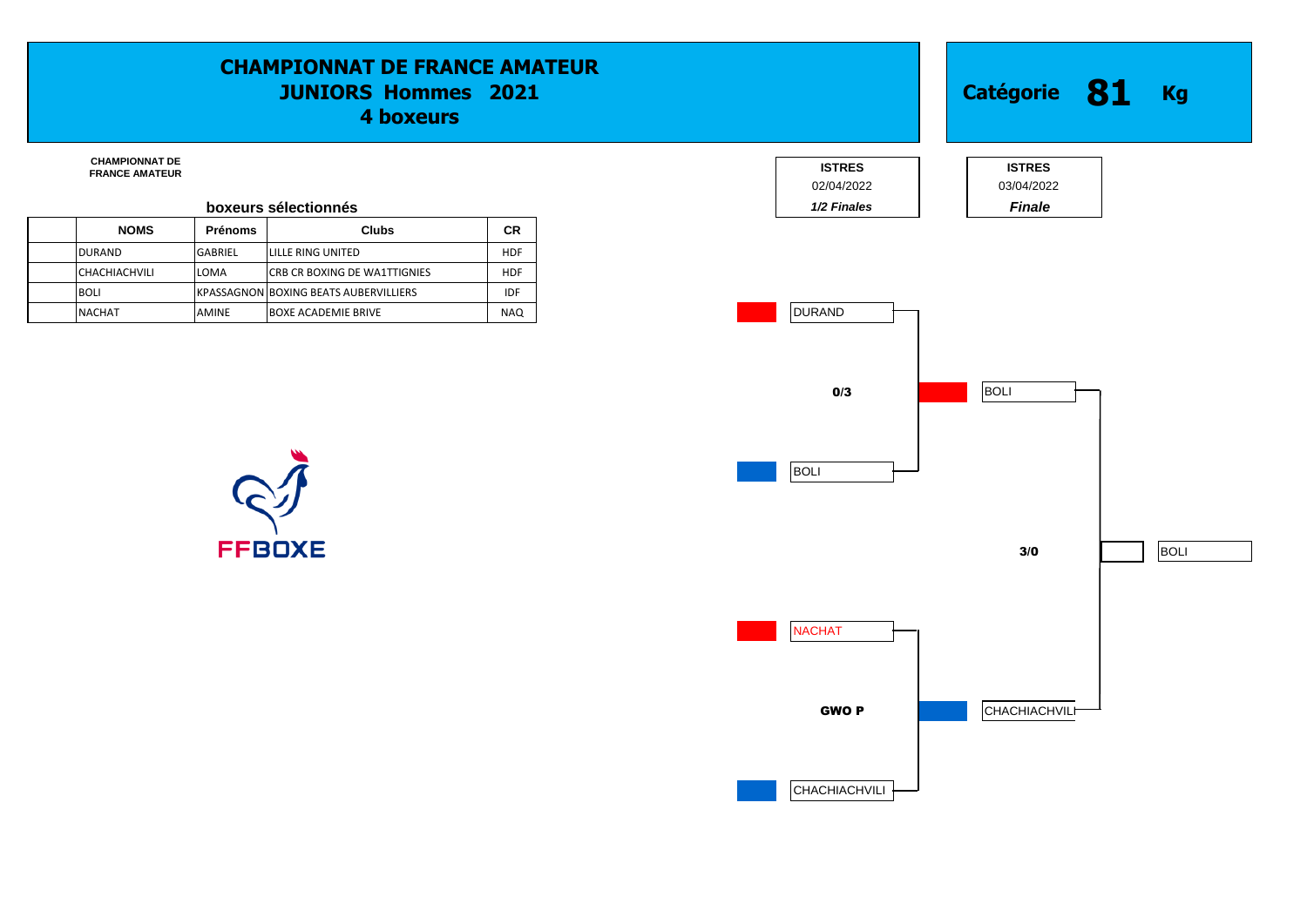### **CHAMPIONNAT DE FRANCE AMATEUR JUNIORS Hommes 2022 1 boxeur**



**CHAMPIONNAT DE FRANCE AMATEUR** 

| <b>NOMS</b> | <b>Prénoms</b> | Clubs | СR |
|-------------|----------------|-------|----|
|             |                |       |    |



CATEGORIE NON OUVERTE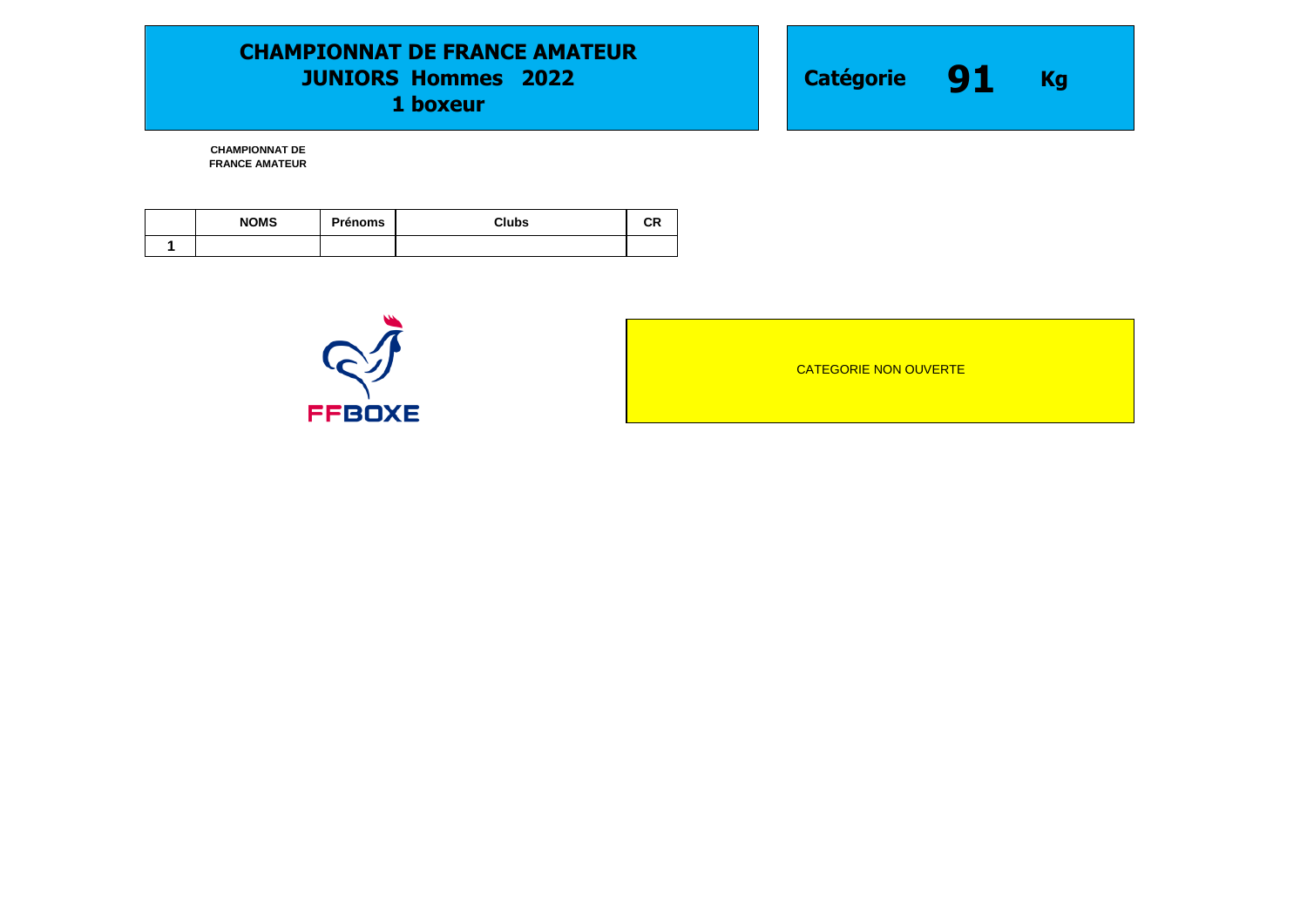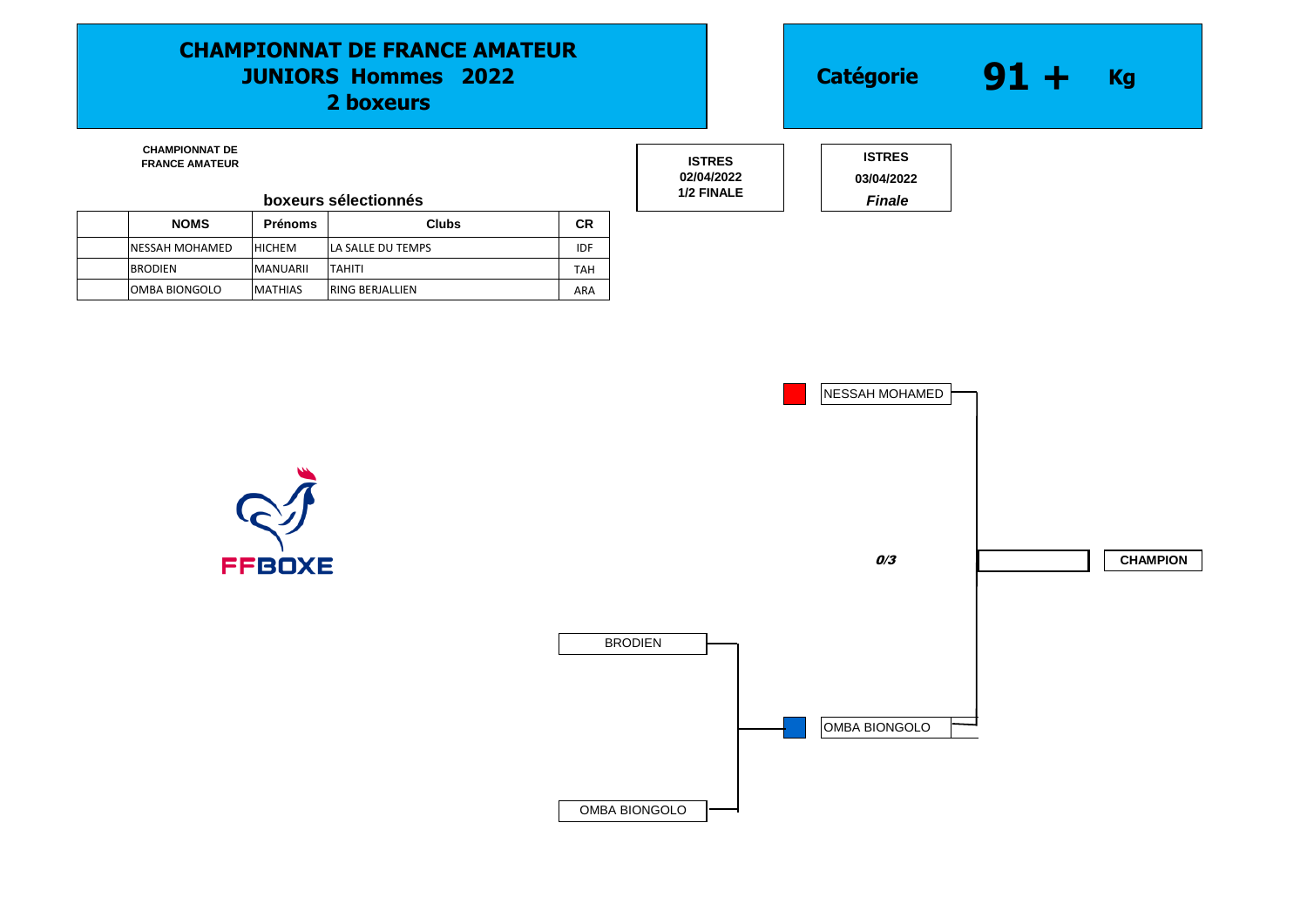### CFAJ et CNA H & F

### **SAMEDI 26 MARS 2022**

### 1/8ème et 1/4 FINALES *TALENCE*

| <b>N°</b>      | <b>Poids</b> | <b>PHASE/</b><br><b>Cat-Age</b> | <b>Boxeur Rouge</b>                                             |     | <b>Boxeur Bleu</b>                                            | <b>Vainqueur</b>                                                | Résultat ou<br>décision |
|----------------|--------------|---------------------------------|-----------------------------------------------------------------|-----|---------------------------------------------------------------|-----------------------------------------------------------------|-------------------------|
|                |              |                                 |                                                                 |     | <b>Session 1 : 10H00</b>                                      |                                                                 |                         |
| 1              | <b>52 KG</b> | <b>CH 1/8 F</b>                 | <b>BAHRI BILAL</b><br><b>RO ST SEBASTIEN (PDL)</b>              | 3x2 | <b>LAKHADARI WASSIM</b><br><b>RING BERJALLIEN (ARA)</b>       | <b>BAHRI BILAL</b><br><b>RO ST SEBASTIEN (PDL)</b>              | 3/0                     |
| 2              | <b>52 KG</b> | <b>CH 1/8 F</b>                 | <b>LAFONT CLAYTON</b><br><b>BC ST QUENTIN (HDF)</b>             | 3x2 | <b>GAUCHER IZAYA</b><br><b>SAINT AVE BOXE (BRE)</b>           | <b>GAUCHER IZAYA</b><br><b>SAINT AVE BOXE (BRE)</b>             | 0/3                     |
| 3              | <b>63 KG</b> | <b>CH 1/8 F</b>                 | <b>REGEASSE SAM</b><br>AS DE ST JUNIEN (NAQ)                    | 3x2 | <b>BAHI NOLAN</b><br><b>BCC LABO FENIOUX (CVL)</b>            | <b>BAHI NOLAN</b><br><b>BCC LABO FENIOUX (CVL)</b>              | O/3                     |
| 4              | <b>63 KG</b> | <b>CH 1/8 F</b>                 | <b>BOUZAIANE ACHILLE</b><br><b>BC NICOIS (PAC)</b>              | 3x2 | <b>SIEGLER LENNY</b><br><b>OLYMPIQUE MAXOIS (GES)</b>         | <b>BOUZAIANE ACHILLE</b><br><b>BC NICOIS (PAC)</b>              | 3/0                     |
| 5              | <b>66 KG</b> | <b>CH 1/8 F</b>                 | <b>BGHOURI ILYES</b><br><b>LEVALLOIS SPORTING CLUB (IDF)</b>    | 3x2 | <b>MALLA MAELAN</b><br><b>BOXE PLERIN (BRE)</b>               | <b>BGHOURI ILYES</b><br><b>LEVALLOIS SPORTING CLUB (IDF)</b>    | RSC3                    |
| 6              | <b>66 KG</b> | <b>CH 1/8 F</b>                 | <b>PAGES NOA</b><br><b>US VENDOME (CVL)</b>                     | 3x2 | <b>MACHETOUI MOHAMED</b><br><b>BT BAGATELLE (OCC)</b>         | <b>PAGES NOA</b><br><b>US VENDOME (CVL)</b>                     | 3/0                     |
| $\overline{z}$ | <b>56 KG</b> | <b>JH 1/4 F</b>                 | <b>DORKELD JIMMY</b><br><b>PUNCH DES TROIS RIVIERES (BFC)</b>   | 3x3 | <b>BREDEMESTRE ALPHONSO</b><br><b>CP SAINT DIZIER (GES)</b>   | <b>BREDEMESTRE ALPHONSO</b><br><b>CP SAINT DIZIER (GES)</b>     | 1/2                     |
| 8              | <b>56 KG</b> | <b>JH 1/8 F</b>                 | <b>IDIR ADAM</b><br><b>BC COMTAT (PAC)</b>                      | 3x3 | <b>MARVILDE ABDELWAHID</b><br>LILLE RING UNITED (HDF)         | <b>IDIR ADAM</b><br><b>BC COMTAT (PAC)</b>                      | RSC3                    |
| 9              | <b>56 KG</b> | <b>JH 1/8 F</b>                 | <b>ROGER BILAL</b><br>TRELAZE BC POLE France NANCY (PDL)        | 3x3 | <b>DJELLEL MOHAMED</b><br>AS ORLY BOXE (IDF)                  | <b>ROGER BILAL</b><br><b>TRELAZE BC POLE France NANCY (PDL)</b> | 3/O                     |
| 10             | <b>56 KG</b> | <b>JH 1/8 F</b>                 | <b>GUTH VALENTIN</b><br>PG D'1 PACTE 65 (OCC)                   | 3x3 | <b>ZEHRIR ISLAM</b><br><b>BC HENINOIS (HDF)</b>               | <b>GUTH VALENTIN</b><br>PG D'1 PACTE 65 (OCC)                   | 3/0                     |
| 11             | <b>56 KG</b> | <b>JH 1/8 F</b>                 | <b>VANNIER GABRIEL</b><br><b>CARCASSONNE BOXING (OCC)</b>       | 3x3 | <b>BAGARI MAONI</b><br><b>UNION SPORTIVE BOUCATAISE (NAQ)</b> | <b>VANNIER GABRIEL</b><br><b>CARCASSONNE BOXING (OCC)</b>       | 2/1 P                   |
| 12             | <b>60 KG</b> | <b>JH 1/8 F</b>                 | <b>DIVRY ALEXIS</b><br><b>BC CHATILLON (GES)</b>                | 3x3 | <b>JOURDAINE ENZO</b><br><b>NOBLE ART DE ROUEN (NOR)</b>      | <b>JOURDAINE ENZO</b><br><b>NOBLE ART DE ROUEN (NOR)</b>        | 3/0                     |
| 13             | <b>60 KG</b> | <b>JH 1/8 F</b>                 | <b>AIT DAHMANE RAYAN</b><br><b>USSAP BOXE (NAQ)</b>             | 3x3 | <b>LOEMBA MARVIN KARL</b><br><b>NANTES PC (PDL)</b>           | <b>LOEMBA MARVIN KARL</b><br><b>NANTES PC (PDL)</b>             | 0/3                     |
| 14             | <b>60 KG</b> | <b>JH 1/8 F</b>                 | <b>ATHOUMANI MOURAD</b><br><b>NABA MONTGERON (IDF)</b>          | 3x3 | <b>BIEOU RAYAN</b><br>ABC CARCASSONNE (OCC)                   | <b>BIEOU RAYAN</b><br><b>ABC CARCASSONNE (OCC)</b>              | 0/3                     |
| 15             | <b>60 KG</b> | <b>JH 1/8 F</b>                 | <b>NOUIRI RAYAN</b><br><b>UNION SPORTIVE TALENCE BOXE (NAQ)</b> | 3x3 | <b>BENGHALIA YANICE</b><br><b>BC MUSSIPONTIN (GES)</b>        | <b>NOUIRI RAYAN</b><br><b>UNION SPORTIVE TALENCE BOXE (NAQ)</b> | 3/0                     |
| £              | <b>64 KG</b> | <b>JH 1/8 F</b>                 | <b>TEXIER KAIS</b><br><b>ATHENA BOXING CLUB (IDF)</b>           | 3x3 | <b>KALKANDELEN MIKAIL</b><br><b>BC MUSSIPONTIN (GES)</b>      | <b>TEXIER KAIS</b><br><b>ATHENA BOXING CLUB (IDF)</b>           | RSC <sub>1</sub>        |
| 17             | <b>64 KG</b> | <b>JH 1/8 F</b>                 | <b>FEUILLERET TYRON</b><br><b>BC ST QUENTIN (HDF)</b>           | 3x3 | <b>PERRIN NOAH</b><br><b>MONTLUEL BOXING CLUB (ARA)</b>       | <b>PERRIN NOAH</b><br><b>MONTLUEL BOXING CLUB (ARA)</b>         | RSC <sub>2</sub>        |
| 18             | <b>64 KG</b> | <b>JH 1/8 F</b>                 | <b>MEDINA YANIS</b><br><b>BOXE SAINT LOUIS (GES)</b>            | 3x3 | <b>TLILI HEDI</b><br><b>BOXING CLUB VAUDAIS (ARA)</b>         | <b>MEDINA YANIS</b><br><b>BOXE SAINT LOUIS (GES)</b>            | 3/0                     |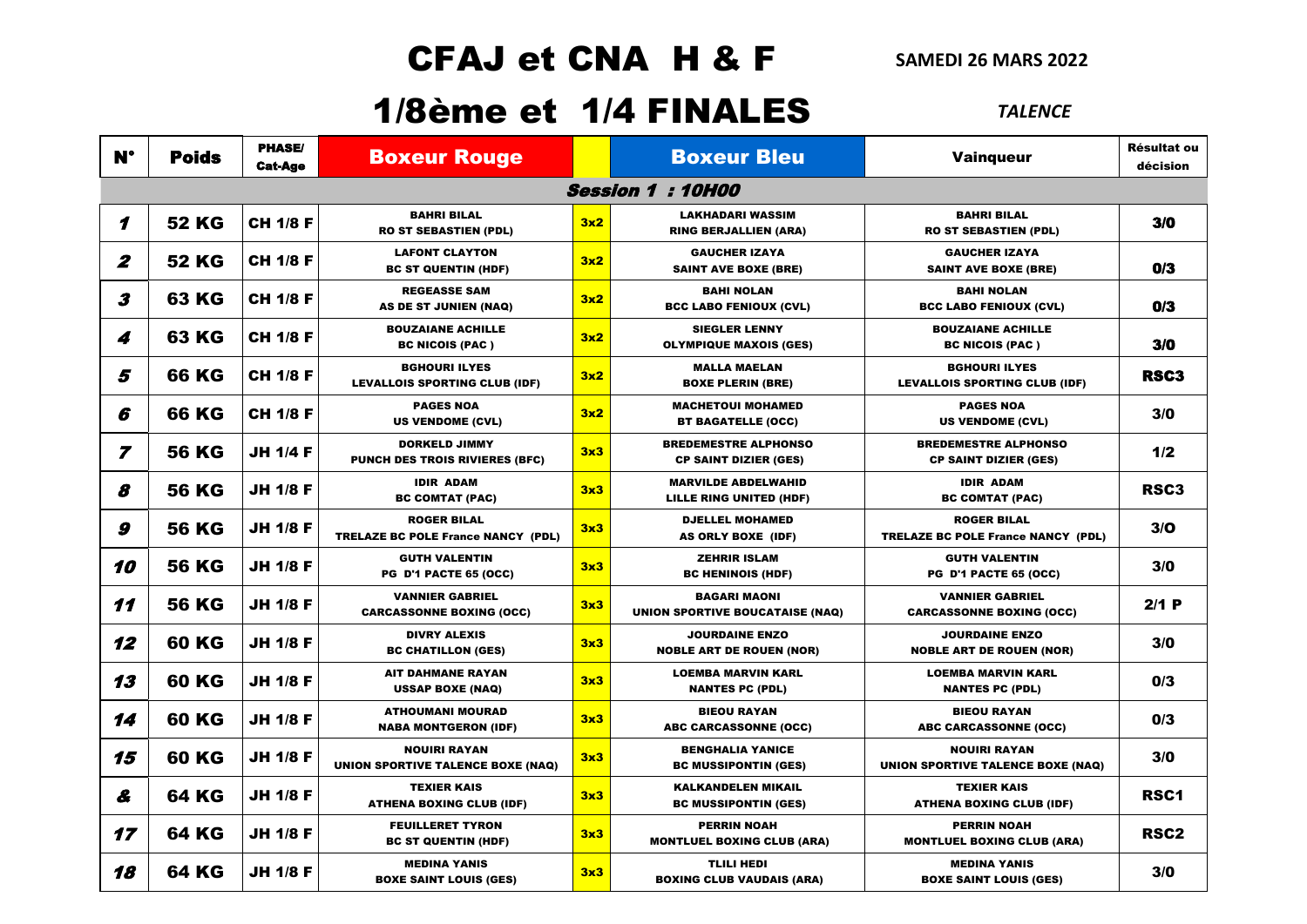| 19 | <b>69 KG</b> | <b>JH 1/8 F</b> | <b>MOUTHON LOAN</b><br><b>ANNEMASSE GAILLARD FIGHT ACAD (ARA)</b>   | 3x3 | <b>MANLIUS RYANN</b><br><b>METZ BOXING GYM (GES)</b>         | <b>MANLIUS RYANN</b><br><b>METZ BOXING GYM (GES)</b>                | 0/3              |
|----|--------------|-----------------|---------------------------------------------------------------------|-----|--------------------------------------------------------------|---------------------------------------------------------------------|------------------|
| 20 | <b>69 KG</b> | <b>JH 1/8 F</b> | <b>MAC DONALD ALEXANDRE</b><br>LILLE RING UNITED (HDF)              | 3x3 | <b>LELAINE ELIE</b><br><b>SPORT ATHLETIC ROCHEFORT (NAQ)</b> | <b>LELAINE ELIE</b><br><b>SPORT ATHLETIC ROCHEFORT (NAQ)</b>        | 1/2              |
| 21 | <b>69 KG</b> | <b>JH 1/8 F</b> | <b>ASKHAPOV ADAM</b><br>THEAGENE NICE (PAC)                         | 3x3 | <b>PISSEAU THEO</b><br><b>COSNOIS BOXING CLUB (BFC)</b>      | <b>ASKHAPOV ADAM</b><br>THEAGENE NICE (PAC)                         | 3/0              |
| 22 | <b>69 KG</b> | <b>JH 1/8 F</b> | <b>TCHAN FA NIUHITI</b><br>TAHITI (TAH)                             | 3x3 | <b>FANTAZIA ADAM</b><br><b>OBC ARDECHOIS (ARA)</b>           | <b>FANTAZIA ADAM</b><br><b>OBC ARDECHOIS (ARA)</b>                  | 1/2              |
| 23 | <b>69 KG</b> | <b>JH 1/8 F</b> | <b>RAMELLO LORENZO</b><br><b>ACAD MULTIBOXE DE WATTIGNIES (HDF)</b> | 3x3 | <b>NIZARD BENNY</b><br><b>MACCABI PARIS (IDF)</b>            | <b>NIZARD BENNY</b><br><b>MACCABI PARIS (IDF)</b>                   | RSC <sub>2</sub> |
| 24 | <b>75 KG</b> | <b>JH 1/8 F</b> | <b>MARECAUX LUCAS</b><br><b>BC VILLERUPT (GES)</b>                  | 3x3 | <b>ANGUI GUILHEM</b><br>RING STAR OLYMPIQUE AUDONIEN (IDF)   | <b>ANGUI GUILHEM</b><br><b>RING STAR OLYMPIQUE AUDONIEN (IDF)</b>   | 1/2              |
| 25 | <b>50 KG</b> | <b>CF 1/4 F</b> | <b>D'ALMEIDA TANIA</b><br><b>GARGES BOXING CLUB (IDF)</b>           | 3x2 | <b>DOLU ANGELE</b><br><b>BOXING TEAM 44 (PDL)</b>            | <b>D'ALMEIDA TANIA</b><br><b>GARGES BOXING CLUB (IDF)</b>           | GAB <sub>2</sub> |
| 26 | <b>54 KG</b> | <b>CH 1/4 F</b> | <b>BENCHAA RAYANE</b><br><b>RO ST SEBASTIEN (PDL)</b>               | 3x2 | <b>MOUFLIH CHAKIB</b><br><b>RING BERJALLIEN (ARA)</b>        | <b>BENCHAA RAYANE</b><br><b>RO ST SEBASTIEN (PDL)</b>               | 3/0              |
| 27 | <b>54 KG</b> | <b>CH 1/4 F</b> | <b>LEE NOAH</b><br><b>BC HYEROIS (PAC)</b>                          | 3x2 | <b>BENSALEM AMINE</b><br><b>BOXING ARTS (OCC)</b>            | <b>LEE NOAH</b><br><b>BC HYEROIS (PAC)</b>                          | 2/1              |
| 28 | <b>57 KG</b> | <b>CH 1/4 F</b> | <b>SPICA SANDRO</b><br><b>BC2S LA STELLA POL France NANCY (PAC)</b> | 3x2 | <b>CHAIB ILYAS</b><br>LMX RING OLYMPIQUE (IDF)               | <b>SPICA SANDRO</b><br><b>BC2S LA STELLA POL France NANCY (PAC)</b> | RSC <sub>1</sub> |
| 29 | <b>57 KG</b> | <b>CH 1/4 F</b> | <b>MANSAR RYAN</b><br><b>BC BRIVISTE (NAQ)</b>                      | 3x2 | <b>KARAPETIAN ARAM</b><br><b>BC VELLAVE (ARA)</b>            | <b>MANSAR RYAN</b><br><b>BC BRIVISTE (NAQ)</b>                      | <b>RSCI2</b>     |
| 30 | <b>57 KG</b> | <b>CH 1/4 F</b> | <b>ZITOUNI MEHDI</b><br><b>JSBM VILLENEUVE ST GEORGES (IDF)</b>     | 3x2 | <b>KONRATH YLAN</b><br><b>BC 2S LA STELLA (PAC)</b>          | <b>KONRATH YLAN</b><br><b>BC 2S LA STELLA (PAC)</b>                 | 2/1              |
| 31 | <b>57 KG</b> | <b>CH 1/4 F</b> | <b>PIRES AFONSO DORIAN</b><br><b>PG D'1 PACTE 65 (OCC)</b>          | 3x2 | <b>MALLA KISME</b><br><b>BOXE PLERIN (BRE)</b>               | <b>PIRES AFONSO DORIAN</b><br><b>PG D'1 PACTE 65 (OCC)</b>          | 2/1              |
| 32 | <b>60 KG</b> | <b>CH 1/4 F</b> | LE MEE MATTHIS<br><b>BOXE PLERIN (BRE)</b>                          | 3x2 | <b>LEXA RENZO</b><br><b>BC FLORANGE (GES)</b>                | <b>LEXA RENZO</b><br><b>BC FLORANGE (GES)</b>                       | 0/3              |
| 33 | <b>60 KG</b> | <b>CH 1/4 F</b> | <b>VINCENT HUGO</b><br><b>BC BRIVISTE (NAQ)</b>                     | 3x2 | <b>RICOTIER BERNARD</b><br><b>BC 2S LA STELLA (PAC)</b>      | <b>RICOTIER BERNARD</b><br><b>BC 2S LA STELLA (PAC)</b>             | 0/3              |
| 34 | <b>70 KG</b> | <b>CH 1/4 F</b> | <b>MELLAH FADIL</b><br><b>RING VILLENAVAIS (NAQ)</b>                | 3x2 | <b>MORGAN JACK</b><br><b>RING BERJALLIEN (ARA)</b>           | <b>MORGAN JACK</b><br><b>RING BERJALLIEN (ARA)</b>                  | 0/3              |
| 35 | <b>70 KG</b> | <b>CH 1/4 F</b> | <b>BELADJINE SAMY</b><br><b>BOXOUM (OCC)</b>                        | 3x2 | <b>KHOUDOYEV DIMA</b><br>UNION SPORTIVE TALENCE BOXE (NAQ)   | <b>KHOUDOYEV DIMA</b><br>UNION SPORTIVE TALENCE BOXE (NAQ)          | 1/2              |
| 36 | <b>70 KG</b> | <b>CH 1/4 F</b> | <b>CHIKRI YASSINE</b><br><b>ELAN SPORTIF MULHOUSE (GES)</b>         | 3x2 | <b>FEDOR STANLEY</b><br><b>USSAP BOXE (NAQ)</b>              | <b>CHIKRI YASSINE</b><br><b>ELAN SPORTIF MULHOUSE (GES)</b>         | 3/0              |
| 37 | <b>75 KG</b> | <b>CH 1/4 F</b> | <b>BOUHENIA ADAM</b><br><b>ABC CARCASSONNE (OCC)</b>                | 3x2 | <b>ROUISSI NOURI</b><br><b>DUBLE CHOC POWER (PAC)</b>        | <b>BOUHENIA ADAM</b><br><b>ABC CARCASSONNE (OCC)</b>                | 3/0              |
| 38 | <b>75 KG</b> | <b>CH 1/4 F</b> | <b>DJAHED YLIES</b><br><b>LEVALLOIS SPORTING CLUB (IDF)</b>         | 3x2 | <b>DELORD LEREMIA</b><br>TAHITI (TAH)                        | <b>DJAHED YLIES</b><br><b>LEVALLOIS SPORTING CLUB (IDF)</b>         | 3/0              |
| 39 | <b>52 KG</b> | <b>JH 1/4 F</b> | <b>CUMMINGGS NIKEE</b><br>TAHITI (TAH)                              | 3x3 | <b>BELHATEM ABDEL MUMIN</b><br><b>ECHIROLLES BOXES (ARA)</b> | <b>CUMMINGGS NIKEE</b><br>TAHITI (TAH)                              | 3/0              |
| 40 | <b>52 KG</b> | <b>JH 1/4 F</b> | <b>BUI HUU TRISTAN</b><br><b>RING BERGALLIEN (ARA)</b>              | 3x3 | <b>BOUALEM FARES</b><br><b>NANTES AB (PDL)</b>               | <b>BOUALEM FARES</b><br><b>NANTES AB (PDL)</b>                      | 0/3              |
| 41 | 52 KG        | <b>JH 1/4 F</b> | <b>BENALI BILAL</b><br>US BERGERACOISE POLE France NANCY (NAQ)      | 3x3 | <b>HIPPOCRATE CHRISTOPHER</b><br><b>BAM L'HERITAGE (IDF)</b> | <b>HIPPOCRATE CHRISTOPHER</b><br><b>BAM L'HERITAGE (IDF)</b>        | 1/2              |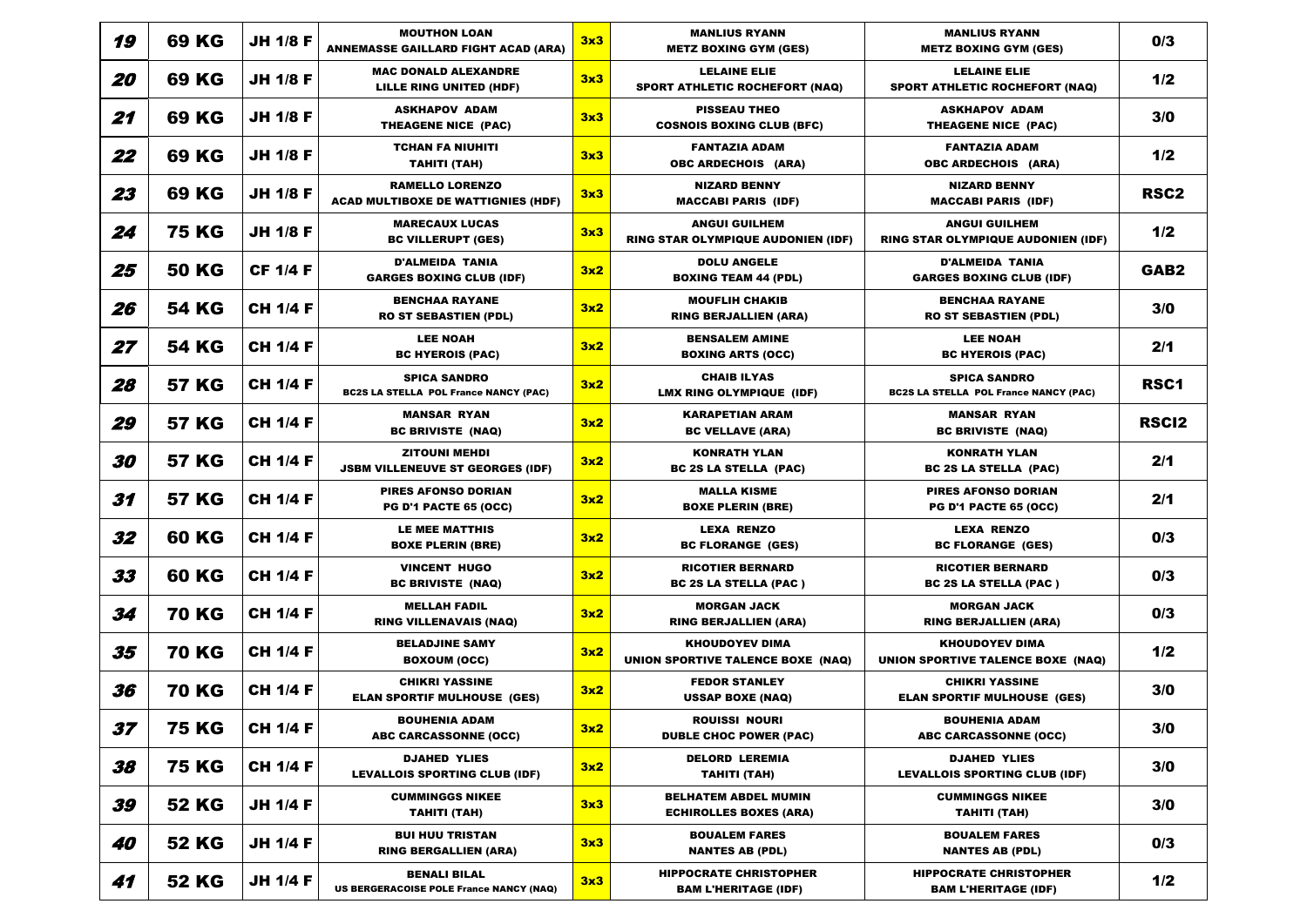

## CFAJ et CNA H & F

### **DIMANCHE 27 MARS 2022**

### 1/4 FINALES *TALENCE*

| <b>PHASE/</b><br>$N^{\circ}$<br><b>Boxeur Bleu</b><br><b>Poids</b><br><b>Boxeur Rouge</b><br><b>Vainqueur</b>                                                                                                                                                            | Résultat ou      |
|--------------------------------------------------------------------------------------------------------------------------------------------------------------------------------------------------------------------------------------------------------------------------|------------------|
| <b>Cat-Age</b>                                                                                                                                                                                                                                                           | décision         |
| <b>Session 1:09h30</b>                                                                                                                                                                                                                                                   |                  |
| <b>BENABDELKADER BOUALEM</b><br><b>CREA BARBERA NOANN</b><br><b>CREA BARBERA NOANN</b><br><b>52 KG</b><br>1<br><b>CH 1/4 F</b><br>3x2<br><b>NABA MONTGERON POLE FRANCE NANCY (IDF)</b><br><b>NABA MONTGERON POLE FRANCE NANCY (IDF)</b><br><b>RING CLUB VALLEY (PAC)</b> | RSC <sub>1</sub> |
| <b>BAHRI BILAL</b><br><b>ROBBE JORDAN</b><br><b>BAHRI BILAL</b><br>$\boldsymbol{2}$<br><b>52 KG</b><br><b>CH 1/4 F</b><br>3x2<br><b>RO ST SEBASTIEN (PDL)</b><br><b>ABC CALAIS (HDF)</b><br><b>RO ST SEBASTIEN (PDL)</b>                                                 | <b>RSC 2</b>     |
| <b>TOUMBAINE ABDERHAMANE</b><br><b>GAUCHER IZAYA</b><br><b>GAUCHER IZAYA</b><br>3<br><b>52 KG</b><br><b>CH 1/4 F</b><br>3x2<br><b>CSM PUTEAUX (IDF)</b><br><b>SAINT AVE BOXE (BRE)</b><br><b>SAINT AVE BOXE (BRE)</b>                                                    | 0/3              |
| <b>HASSEN ABDELMALIK</b><br><b>BELARBI ILYES</b><br><b>BELARBI ILYES</b><br><b>52 KG</b><br>4<br><b>CH 1/4 F</b><br>3x2<br><b>BOXING LYON UNITED (ARA)</b><br><b>BC BLAGNAC (OCC)</b><br><b>BC BLAGNAC (OCC)</b>                                                         | 1/2              |
| <b>HANS NOAM</b><br><b>SHAHBAZYAN HAYK</b><br><b>HANS NOAM</b><br>5<br><b>63 KG</b><br><b>CH 1/4 F</b><br>3x2<br><b>COM ARGENTEUIL (IDF)</b><br><b>COM ARGENTEUIL (IDF)</b><br><b>CSA BERCHENY (OCC)</b>                                                                 | <b>RSC 2</b>     |
| <b>BAHI NOLAN</b><br><b>MENGA ERTI</b><br><b>MENGA ERTI</b><br><b>63 KG</b><br><b>CH 1/4 F</b><br>6<br>3x2<br><b>BCC LABO FENIOUX (CVL)</b><br><b>NANTES PC (PDL)</b><br><b>NANTES PC (PDL)</b>                                                                          | 1/2              |
| <b>PENA RYAN</b><br><b>OTTOMAN MALIK</b><br><b>PENA RYAN</b><br>7<br><b>63 KG</b><br><b>CH 1/4 F</b><br>3x2<br><b>RING CLUB VALLEY (PAC)</b><br><b>BOXING CLUB DE PERIGUEUX (NAQ)</b><br><b>RING CLUB VALLEY (PAC)</b>                                                   | 3/0              |
| <b>BOUZAIANE ACHILLE</b><br><b>YUEN EWAN</b><br><b>BOUZAIANE ACHILLE</b><br><b>63 KG</b><br>8<br><b>CH 1/4 F</b><br>3x2<br><b>BC NICOIS (PAC)</b><br>TAHITI (TAH)<br><b>BC NICOIS (PAC)</b>                                                                              | 2/1              |
| <b>ELMEDDAH YOUNES</b><br><b>BOUDJEMLINE HOCINE</b><br><b>ELMEDDAH YOUNES</b><br><b>66 KG</b><br><b>CH 1/4 F</b><br>9<br>3x2<br><b>BC ST AVOLD (GES)</b><br><b>BOXING CLUB VAUDAIS (ARA)</b><br><b>BC ST AVOLD (GES)</b>                                                 | 3/0              |
| <b>BGHOURI ILYES</b><br><b>EL BOUKHARI IBRAHIMM</b><br><b>EL BOUKHARI IBRAHIMM</b><br>10<br><b>66 KG</b><br><b>CH 1/4 F</b><br>3x2<br><b>LEVALLOIS SPORTING CLUB (IDF)</b><br>UNION SPORTIVE TALENCE BOXE (NAQ)<br>UNION SPORTIVE TALENCE BOXE (NAQ)                     | 1/2              |
| <b>PAGES NOA</b><br><b>PAGES NOA</b><br><b>MARTIN HARDY THEO</b><br>11<br><b>66 KG</b><br><b>CH 1/4 F</b><br>3x2<br><b>RO COMPIEGNOIS (HDF)</b><br><b>US VENDOME (CVL)</b><br><b>US VENDOME (CVL)</b>                                                                    | 0/3              |
| <b>LAIDI AMINE</b><br><b>JEAN ZEPHIRIN DEYNIS</b><br><b>LAIDI AMINE</b><br>12<br><b>66 KG</b><br><b>CH 1/4 F</b><br>3x2<br><b>USSAP BOXE (NAQ)</b><br><b>BC NICOIS (PAC)</b><br><b>USSAP BOXE (NAQ)</b>                                                                  | 1/2              |
| <b>PERRIN NOAH</b><br><b>HALASSA HELYAS</b><br><b>PERRIN NOAH</b><br>13<br><b>64 KG</b><br><b>JH 1/4 F</b><br>3x3<br><b>MONTLUEL BOXING CLUB (ARA)</b><br><b>ACADEMIE DE BOXE TOURCOING (HDF)</b><br><b>MONTLUEL BOXING CLUB (ARA)</b>                                   | TKO <sub>2</sub> |
| <b>PAUSE 10 MINUTES</b>                                                                                                                                                                                                                                                  |                  |
| <b>BACHELET CINDELLE</b><br><b>BEULIN LUDMILLA</b><br><b>BACHELET CINDELLE</b><br><b>54 KG</b><br>14<br><b>JF 1/4 F</b><br>3x3<br><b>NOBLE ART DE ROUEN (NOR)</b><br><b>NOBLE ART DE ROUEN (NOR)</b><br>LILLE RING UNITED (HDF)                                          | <b>GRSC 2</b>    |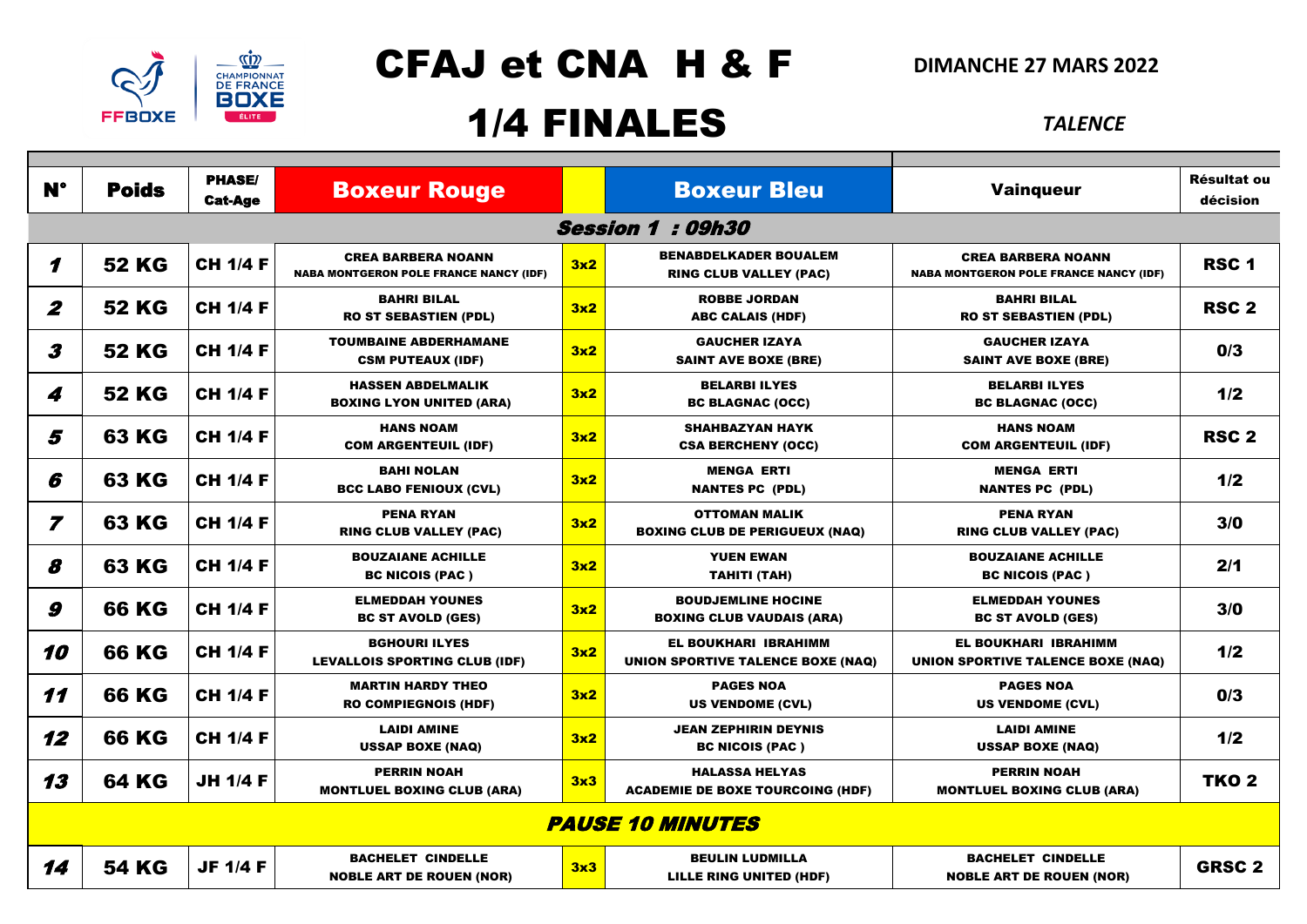| 15               | <b>54 KG</b> | <b>JF 1/4 F</b> | <b>FALL MELISSA</b><br><b>BOXOUM (OCC)</b>                                | 3x3 | <b>NADI AYA</b><br><b>LES BOXEURS BURGIENS (ARA)</b>            | <b>NADI AYA</b><br><b>LES BOXEURS BURGIENS (ARA)</b>              | 0/3           |
|------------------|--------------|-----------------|---------------------------------------------------------------------------|-----|-----------------------------------------------------------------|-------------------------------------------------------------------|---------------|
| 16               | <b>54 KG</b> | <b>JF 1/4 F</b> | <b>NOUAIRI MOUNA</b><br><b>UNION SPORTIVE TALENCE (NAQ)</b>               | 3x3 | <b>DELLAPINA HEREHAN</b><br><b>NANTES PC (PDL)</b>              | <b>NOUAIRI MOUNA</b><br><b>UNION SPORTIVE TALENCE (NAQ)</b>       | 2/1           |
| 17               | <b>54 KG</b> | <b>JF 1/4 F</b> | <b>D'HAENE ELEA</b><br><b>ACADEMIE DE BOXE DE DENAIN (HDF)</b>            | 3x3 | <b>LABAUME JULINE</b><br><b>BC ARIEGEOIS (OCC)</b>              | <b>D'HAENE ELEA</b><br><b>ACADEMIE DE BOXE DE DENAIN (HDF)</b>    | 3/0           |
| 18               | <b>56 KG</b> | <b>JH 1/4 F</b> | <b>IDIR ADAM</b><br><b>BC COMTAT (PAC)</b>                                | 3x3 | <b>HEGRON EVAN</b><br><b>RO ST SEBASTIEN (PDL)</b>              | <b>HEGRON EVAN</b><br><b>RO ST SEBASTIEN (PDL)</b>                | 0/3           |
| 19               | <b>56 KG</b> | <b>JH 1/4 F</b> | <b>ROGER BILAL</b><br><b>TRELAZE BC POLE France NANCY (PDL)</b>           | 3x3 | <b>GUTH VALENTIN</b><br><b>PG D'1 PACTE 65 (OCC)</b>            | <b>ROGER BILAL</b><br><b>TRELAZE BC POLE France NANCY (PDL)</b>   | 3/0           |
| <i><b>20</b></i> | <b>56 KG</b> | <b>JH 1/4 F</b> | <b>VANNIER GABRIEL</b><br><b>CARCASSONNE BOXING (OCC)</b>                 | 3x3 | <b>NAVARRO LORENZO</b><br><b>BC SEXTIUS (PAC)</b>               | <b>VANNIER GABRIEL</b><br><b>CARCASSONNE BOXING (OCC)</b>         | <b>DISQ 3</b> |
| 21               | <b>60 KG</b> | <b>JH 1/4 F</b> | <b>MERANDON MESSON</b><br><b>BC CASTELNEUVIEN POLE France NANCY (CVL)</b> | 3x3 | <b>JOURDAINE ENZO</b><br><b>NOBLE ART DE ROUEN (NOR)</b>        | <b>JOURDAINE ENZO</b><br><b>NOBLE ART DE ROUEN (NOR)</b>          | 0/3           |
| 22               | <b>60 KG</b> | <b>JH 1/4 F</b> | <b>LOEMBA MARVIN KARL</b><br><b>NANTES PC (PDL)</b>                       | 3x3 | <b>ETTOUIR YACINE</b><br>AS CLERMONT BOXE (HDF)                 | <b>LOEMBA MARVIN KARL</b><br><b>NANTES PC (PDL)</b>               | <b>DISQ 3</b> |
| 23               | <b>60 KG</b> | <b>JH 1/4 F</b> | <b>NOUIRI RAYAN</b><br><b>UNION SPORTIVE TALENCE BOXE (NAQ)</b>           | 3x3 | <b>TUEINUI HEREHAU</b><br>TAHITI (TAH)                          | <b>NOUIRI RAYAN</b><br><b>UNION SPORTIVE TALENCE BOXE (NAQ)</b>   | 3/0           |
| 24               | <b>64 KG</b> | <b>JH 1/4 F</b> | <b>CRITELLI LORENZO</b><br><b>CSA BERCHENY (OCC)</b>                      | 3x3 | <b>TEXIER KAIS</b><br><b>ATHENA BOXING CLUB (IDF)</b>           | <b>CRITELLI LORENZO</b><br><b>CSA BERCHENY (OCC)</b>              | 3/0           |
| 25               | <b>64 KG</b> | <b>JH 1/4 F</b> | <b>ARRIGHI JOSEPH</b><br><b>SAINT AVE BOXE (BRE)</b>                      | 3x3 | <b>ZITOUNI LOUNES</b><br><b>BAM L'HERITAGE (IDF)</b>            | <b>ARRIGHI JOSEPH</b><br><b>SAINT AVE BOXE (BRE)</b>              | 2/1           |
|                  |              |                 |                                                                           |     | <b>PAUSE 10 MINUTES</b>                                         |                                                                   |               |
| 26               | <b>64 KG</b> | <b>JH 1/4 F</b> | <b>MEDINA YANIS</b><br><b>BOXE SAINT LOUIS (GES)</b>                      | 3x3 | <b>CAURET YANTSEE</b><br><b>BLAGNAC BC (OCC)</b>                | <b>CAURET YANTSEE</b><br><b>BLAGNAC BC (OCC)</b>                  | 1/2           |
| 27               | <b>69 KG</b> | <b>JH 1/4 F</b> | <b>MANLIUS RYANN</b><br><b>METZ BOXING GYM (GES)</b>                      | 3x3 | <b>LELAINE ELIE</b><br><b>SPORT ATHLETIC ROCHEFORT (NAQ)</b>    | <b>LELAINE ELIE</b><br><b>SPORT ATHLETIC ROCHEFORT (NAQ)</b>      | 0/3           |
| 28               | 69 KG        | <b>JH 1/4 F</b> | <b>ASKHAPOV ADAM</b><br>THEAGENE NICE (PAC)                               | 3x3 | <b>FANTAZIA ADAM</b><br>OBC ARDECHOIS (ARA)                     | <b>ASKHAPOV ADAM</b><br>THEAGENE NICE (PAC)                       | 2/1           |
| 29               | <b>69 KG</b> | <b>JH 1/4 F</b> | <b>NIZARD BENNY</b><br><b>MACCABI PARIS (IDF)</b>                         | 3x3 | <b>MIGOTTI LUCAS</b><br><b>BC MONTPELLIERAIN (OCC)</b>          | <b>NIZARD BENNY</b><br><b>MACCABI PARIS (IDF)</b>                 | 3/0           |
| 30               | <b>75 KG</b> | <b>JH 1/4 F</b> | <b>ANGUI GUILHEM</b><br><b>RING STAR OLYMPIQUE AUDONIEN (IDF)</b>         | 3x3 | <b>LEXA THEO</b><br><b>BC FLORANGE (GES)</b>                    | <b>ANGUI GUILHEM</b><br><b>RING STAR OLYMPIQUE AUDONIEN (IDF)</b> | 2/1           |
| 31               | <b>75 KG</b> | <b>JH 1/4 F</b> | <b>DIARRA BABACAR</b><br>AS ORLY BOXE (IDF)                               | 3x3 | <b>SAGET THEO</b><br><b>BOXING NAZAIRIEN (PDL)</b>              | <b>DIARRA BABACAR</b><br>AS ORLY BOXE (IDF)                       | 3/0           |
| 32               | <b>75 KG</b> | <b>JH 1/4 F</b> | <b>JANSSENS ELIOTT</b><br>LILLE RING UNITED (HDF)                         | 3x3 | <b>HACHICHA RAYAN</b><br><b>BC FUMEL MONSEMPRON LIBOS (NAQ)</b> | <b>HACHICHA RAYAN</b><br><b>BC FUMEL MONSEMPRON LIBOS (NAQ)</b>   | 0/3           |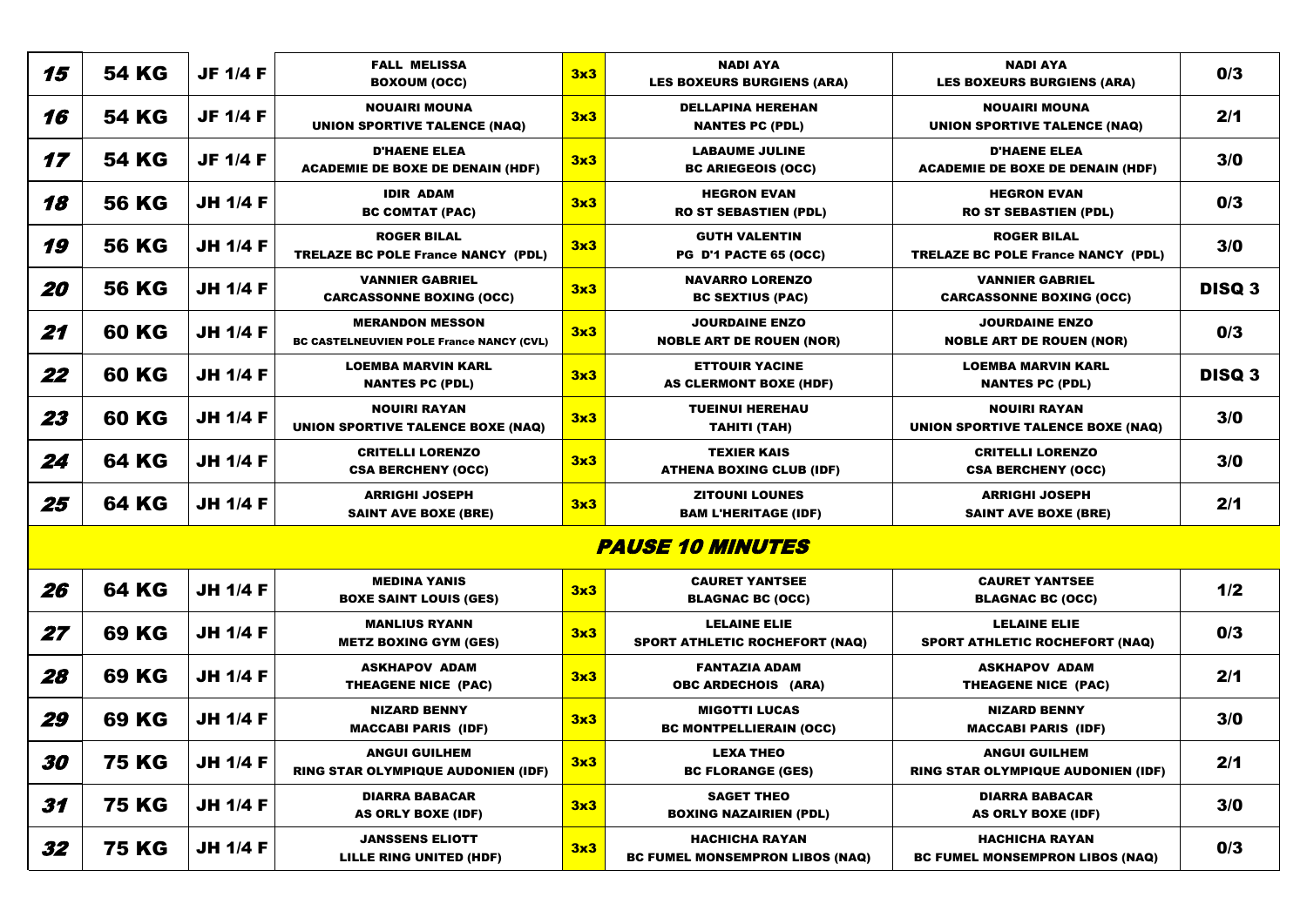

### CFAJ et CNA H & F

**SAMEDI 2 AVRIL 2022**

### 1/2 FINALES *ISTRES*

| $N^{\circ}$          | <b>Poids</b> | <b>PHASE/</b><br><b>Cat-Age</b> | <b>Boxeur Rouge</b>                                                        |     | <b>Boxeur Bleu</b>                                               | <b>Vainqueur</b>                                                           | Résultat ou<br>décision |
|----------------------|--------------|---------------------------------|----------------------------------------------------------------------------|-----|------------------------------------------------------------------|----------------------------------------------------------------------------|-------------------------|
|                      |              |                                 |                                                                            |     | <b>Session 1:10H00</b>                                           |                                                                            |                         |
| X                    | 48 Kg        | <b>CF 1/2 F</b>                 | <b>ROCHETEAU SELENA</b><br><b>NANTES PC (PDL)</b>                          | 3X2 | <b>LAUNAY TESS</b><br><b>PUGIL'ISTRES (PAC)</b>                  | <b>LAUNAY TESS</b><br><b>PUGIL'ISTRES (PAC)</b>                            | <b>GWO</b>              |
| 1                    | 48 Ka        | CF 1/2 F                        | <b>BAADI AYA</b><br><b>OB TARN (OCC)</b>                                   | 3X2 | <b>GODIN SHERYNE</b><br><b>BC NICOIS (PAC)</b>                   | <b>BAADI AYA</b><br><b>OB TARN (OCC)</b>                                   | 2/1                     |
| $\boldsymbol{z}$     | 50 Kg        | <b>CF 1/2 F</b>                 | <b>TERESI MALOE</b><br><b>BC NICOIS (PAC)</b>                              | 3X2 | <b>BAADI CHAYMA</b><br><b>OB TARN (OCC)</b>                      | <b>TERESI MALOE</b><br><b>BC NICOIS (PAC)</b>                              | 2/1                     |
| $\boldsymbol{\beta}$ | 50 Kg        | CF 1/2 F                        | <b>D'ALMEIDA TANIA</b><br><b>GARGES BOXING CLUB (IDF)</b>                  | 3X2 | <b>CHATER SAHRA</b><br><b>RING BERJALLIEN (ARA)</b>              | <b>CHATER SAHRA</b><br><b>RING BERJALLIEN (ARA)</b>                        | 0/3                     |
| 4                    | 54 Kg        | <b>CF 1/2 F</b>                 | <b>CHACHIACHVILLI SALOME</b><br><b>CRB CR BOXING DE WATTIGNIES (HDF)</b>   | 3X2 | <b>FERNANDEZ SHANA</b><br><b>PUGIL'ISTRES (PAC)</b>              | <b>FERNANDEZ SHANA</b><br><b>PUGIL'ISTRES (PAC)</b>                        | 1/2                     |
| 5                    | 57 Kg        | <b>CF 1/2 F</b>                 | <b>DELPORTE RACHEL</b><br><b>BC BRIVVISTE (NAQ)</b>                        | 3X2 | <b>BENNAMA CELIA</b><br><b>BLAGNAC BC (OCC)</b>                  | <b>DELPORTE RACHEL</b><br><b>BC BRIVVISTE (NAQ)</b>                        | 3/0                     |
| $\boldsymbol{x}$     | <b>48 KG</b> | CH 1/2 F                        | <b>BOUBAKA IDIR</b><br><b>BOXING SPORTS LOUVROIL (HDF)</b>                 | 3X2 | <b>HASSEN ABDELKARIM</b><br><b>BOXING LYON UNITED (ARA)</b>      | <b>BOUBAKA IDIR</b><br><b>BOXING SPORTS LOUVROIL (HDF)</b>                 | <b>GWO M</b>            |
| 6                    | <b>48 KG</b> | CH 1/2 F                        | <b>LEMOINE CAMILLE</b><br><b>RO COMPIEGNOIS (HDF)</b>                      | 3X2 | <b>GHEZAL KAMEL</b><br><b>BC NICOIS (PAC)</b>                    | <b>GHEZAL KAMEL</b><br><b>BC NICOIS (PAC)</b>                              | 0/3                     |
| 7                    | <b>52 KG</b> | CH 1/2 F                        | <b>CREA BARBERA NOANN</b><br><b>NABA MONTGERON POLE FRANCE NANCY (IDF)</b> | 3X2 | <b>BAHRI BILAL</b><br><b>RO ST SEBASTIEN (PDL)</b>               | <b>CREA BARBERA NOANN</b><br><b>NABA MONTGERON POLE FRANCE NANCY (IDF)</b> | 3/0                     |
| 8                    | <b>52 KG</b> | CH 1/2 F                        | <b>GAUCHER IZAYA</b><br><b>SAINT AVE BOXE (BRE)</b>                        | 3X2 | <b>BELARBI ILYES</b><br><b>BC BLAGNAC (OCC)</b>                  | <b>BELARBI ILYES</b><br><b>BC BLAGNAC (OCC)</b>                            | 0/3                     |
| $\boldsymbol{g}$     | 54 KG        | CH 1/2 F                        | <b>DJEMMAL DJAMEL</b><br>ABC ROUBAISIEN POLE France NANCY (HDF)            | 3X2 | <b>BENCHAA RAYANE</b><br><b>RO ST SEBASTIEN (PDL)</b>            | <b>DJEMMAL DJAMEL</b><br><b>ABC ROUBAISIEN POLE France NANCY (HDF)</b>     | 1/2                     |
| X                    | <b>54 KG</b> | CH 1/2 F                        | <b>LEE NOAH</b><br><b>BC HYEROIS (PAC)</b>                                 | 3X2 | <b>SAHNOUNE MOHAMED</b><br><b>RING CLUB VALLEY (PAC)</b>         | <b>LEE NOAH</b><br><b>BC HYEROIS (PAC)</b>                                 | <b>GWO P</b>            |
| 10                   | <b>57 KG</b> | CH 1/2 F                        | <b>SPICA SANDRO</b><br><b>BC2S LA STELLA POL France NANCY (PAC)</b>        | 3X2 | <b>MANSAR RYAN</b><br><b>BC BRIVISTE (NAQ)</b>                   | <b>SPICA SANDRO</b><br><b>BC2S LA STELLA POL France NANCY (PAC)</b>        | <b>GRSC 2</b>           |
| 11                   | <b>57 KG</b> | CH 1/2 F                        | <b>KONRATH YLAN</b><br><b>BC 2S LA STELLA (PAC)</b>                        | 3X2 | <b>PIRES AFONSO DORIAN</b><br><b>PG D'1 PACTE 65 (OCC)</b>       | PIRES AFONSO DORIAN<br><b>PG D'1 PACTE 65 (OCC)</b>                        | 1/2                     |
| 12                   | 60 KG        | CH 1/2 F                        | <b>TOLIBOV DJALOLIDINE</b><br><b>AS MONTFERRANDAISE (ARA)</b>              | 3X2 | <b>TEUA MANARAHII (TAH)</b><br><b>TAHITI</b>                     | <b>TEUA MANARAHII (TAH)</b><br><b>TAHITI</b>                               | 1/2                     |
| 13                   | 60 KG        | CH 1/2 F                        | <b>LEXA RENZO</b><br><b>BC FLORANGE (GES)</b>                              | 3X2 | <b>RICOTIER BERNARD</b><br><b>BC 2S LA STELLA (PAC)</b>          | <b>RICOTIER BERNARD</b><br><b>BC 2S LA STELLA (PAC)</b>                    | 1/2                     |
| X                    | 63 KG        | CH 1/2 F                        | <b>HANS NOAM</b><br><b>COM ARGENTEUIL (IDF)</b>                            | 3X2 | <b>MENGA ERTI</b><br><b>NANTES PC (PDL)</b>                      | <b>HANS NOAM</b><br><b>COM ARGENTEUIL (IDF)</b>                            | <b>GWO M</b>            |
| 14                   | 63 KG        | CH 1/2 F                        | <b>PENA RYAN</b><br><b>RING CLUB VALLEY (PAC)</b>                          | 3X2 | <b>BOUZAIANE ACHILLE</b><br><b>BC NICOIS (PAC)</b>               | <b>PENA RYAN</b><br><b>RING CLUB VALLEY (PAC)</b>                          | $2/1$ P                 |
| 15                   | <b>66 KG</b> | CH 1/2 F                        | <b>ELMEDDAH YOUNES</b><br><b>BC ST AVOLD (GES)</b>                         | 3X2 | <b>EL BOUKHARI IBRAHIMM</b><br>UNION SPORTIVE TALENCE BOXE (NAQ) | <b>EL BOUKHARI IBRAHIMM</b><br>UNION SPORTIVE TALENCE BOXE (NAQ)           | 1/2                     |
| 16                   | <b>66 KG</b> | CH 1/2 F                        | <b>PAGES NOA</b><br><b>US VENDOME (CVL)</b>                                | 3X2 | <b>LAIDI AMINE</b><br><b>USSAP BOXE (NAQ)</b>                    | <b>PAGES NOA</b><br><b>US VENDOME (CVL)</b>                                | 2/1P                    |
| 17                   | <b>70 KG</b> | CH 1/2 F                        | <b>DELHOUM ILYANE</b><br><b>NSM BOXING (IDF)</b>                           | 3X2 | <b>MORGAN JACK</b><br><b>RING BERJALLIEN (ARA)</b>               | <b>MORGAN JACK</b><br><b>RING BERJALLIEN (ARA)</b>                         | 0/3                     |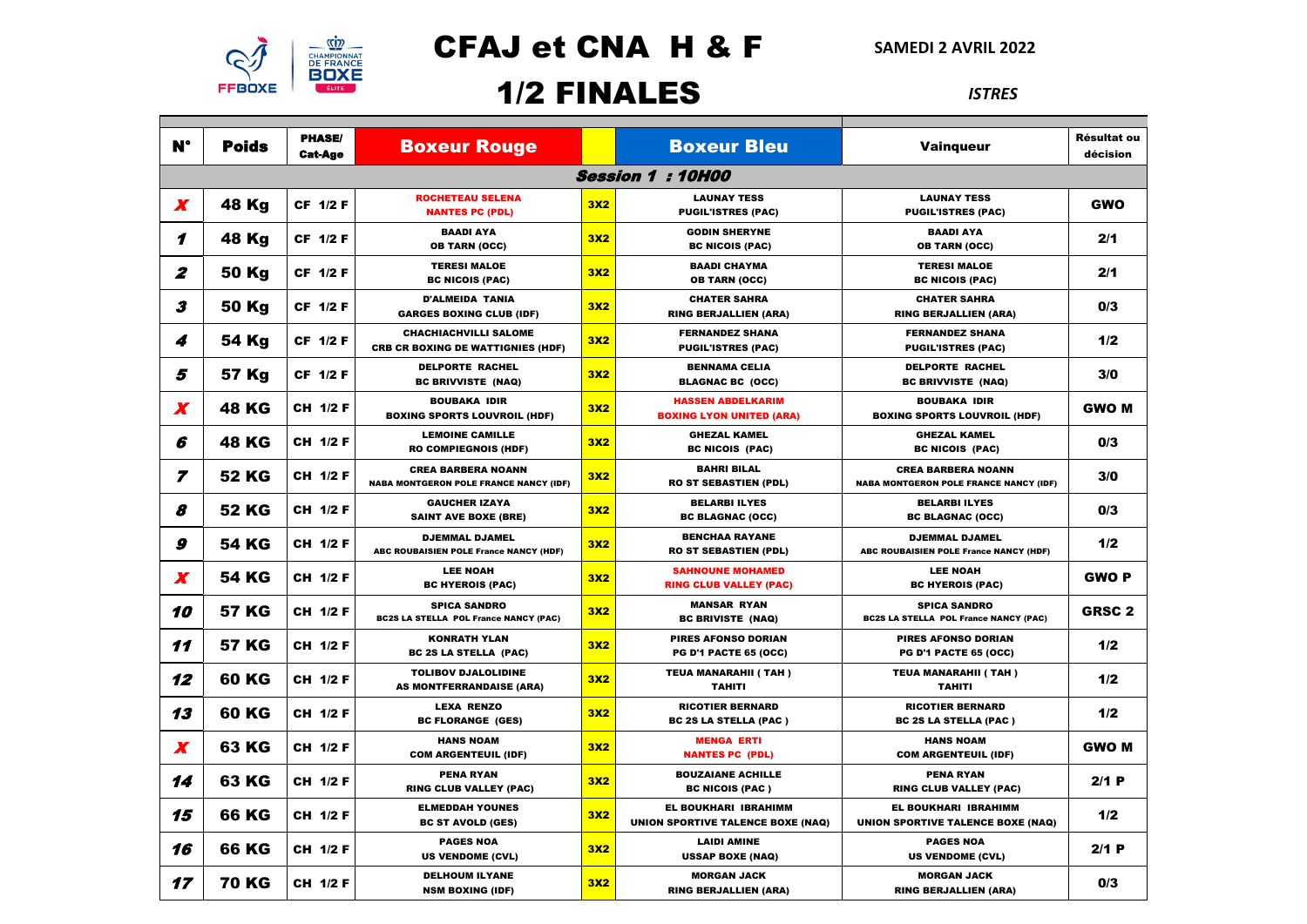| 18 | <b>70 KG</b> | CH 1/2 F        | <b>KHOUDOYEV DIMA</b><br>UNION SPORTIVE TALENCE BOXE (NAQ)     | 3X2        | <b>CHIKRI YASSINE</b><br><b>ELAN SPORTIF MULHOUSE (GES)</b>            | <b>CHIKRI YASSINE</b><br><b>ELAN SPORTIF MULHOUSE (GES)</b>                                                      | 0/3              |
|----|--------------|-----------------|----------------------------------------------------------------|------------|------------------------------------------------------------------------|------------------------------------------------------------------------------------------------------------------|------------------|
| 19 | <b>75 KG</b> | CH 1/2 F        | <b>BONY NICOLAS</b><br><b>SAINT GENIS LAVAL BOXE (ARA)</b>     | 3X2        | <b>BOUHENIA ADAM</b><br>ABC CARCASSONNE (OCC)                          | <b>BOUHENIA ADAM</b><br>ABC CARCASSONNE (OCC)                                                                    | 1/2              |
| 20 | <b>75 KG</b> | CH 1/2 F        | <b>COSTEAUX KEYLIAN</b><br><b>BC WASQUEHAL (HDF)</b>           | 3X2        | <b>DJAHED YLIES</b><br><b>LEVALLOIS SPORTING CLUB (IDF)</b>            | <b>DJAHED YLIES</b><br><b>LEVALLOIS SPORTING CLUB (IDF)</b>                                                      | 1/2              |
| 21 | <b>48 KG</b> | JF 1/2 F        | <b>JAMAI AMBRINE</b><br><b>USSAP BOXE (NAQ)</b>                | 3X3        | <b>PUGIL SAINT DENIS (REU)</b>                                         | <b>CLODOMIR DE RUISSEAUX MAIREEN UNION CLODOMIR DE RUISSEAUX MAIREEN UNION</b><br><b>PUGIL SAINT DENIS (REU)</b> | 1/2              |
| 22 | <b>51 KG</b> | JF 1/2 F        | <b>ZOBIC ALMIRA</b><br><b>ELAN SPORTIF MULHOUSE (GES)</b>      | 3X3        | <b>PHEMIUS PICHON SARA</b><br><b>RING DE MASSY (IDF)</b>               | <b>PHEMIUS PICHON SARA</b><br><b>RING DE MASSY (IDF)</b>                                                         | RSC <sub>3</sub> |
| 23 | <b>54 KG</b> | JF 1/2 F        | <b>BACHELET CINDELLE</b><br><b>NOBLE ART DE ROUEN (NOR)</b>    | 3X3        | <b>NADI AYA</b><br><b>LES BOXEURS BURGIENS (ARA)</b>                   | <b>BACHELET CINDELLE</b><br><b>NOBLE ART DE ROUEN (NOR)</b>                                                      | 3/0              |
| 24 | <b>54 KG</b> | JF 1/2 F        | <b>NOUAIRI MOUNA</b><br>UNION SPORTIVE TALENCE (NAQ)           | 3X3        | <b>D'HAENE ELEA</b><br><b>ACADEMIE DE BOXE DE DENAIN (HDF)</b>         | <b>D'HAENE ELEA</b><br><b>ACADEMIE DE BOXE DE DENAIN (HDF)</b>                                                   | 0/3              |
| 25 | <b>57 KG</b> | <b>JF 1/2 F</b> | <b>PEDRINI MAE</b><br><b>BC BRIVISTE (NAQ)</b>                 | 3X3        | <b>PIT CAMELIA</b><br><b>CLUB AMICALE MORCENAIS BOXE (NAQ)</b>         | <b>PIT CAMELIA</b><br><b>CLUB AMICALE MORCENAIS BOXE (NAQ)</b>                                                   | 1/2              |
| 26 | 60 KG        | <b>JF 1/2 F</b> | <b>PENNEQUIN CLARA</b><br><b>BC WASQUEHAL (HDF)</b>            | 3X3        | <b>DELAGE JADE</b><br><b>BC PERIGOURDIN (NAQ)</b>                      | <b>PENNEQUIN CLARA</b><br><b>BC WASQUEHAL (HDF)</b>                                                              | RSC <sub>2</sub> |
| 27 | <b>64 KG</b> | JF 1/2 F        | <b>RAMELLO SERENA</b><br><b>ACAD BOXE WATTERLOSIENNE (HDF)</b> | 3X3        | <b>FONTAINE EVA</b><br><b>CBA SAINT PIERRE (REU)</b>                   | <b>FONTAINE EVA</b><br><b>CBA SAINT PIERRE (REU)</b>                                                             | 0/3              |
| X  | 69 KG        | JF 1/2 F        | <b>MILORD ORLANE</b><br><b>RSOA ST OUEN (IDF)</b>              | 3X3        | <b>DIDIER JADE</b><br><b>BOXING CLUB HSM RING (GES)</b>                | <b>DIDIER JADE</b><br><b>BOXING CLUB HSM RING (GES)</b>                                                          | <b>GWOP</b>      |
| 28 | <b>52 KG</b> | JH 1/2 F        | <b>SABBANI BILAL</b><br><b>RO ST SEBASTIEN (PDL)</b>           | 3X3        | <b>CUMMINGGS NIKEE</b><br>TAHITI (TAH)                                 | <b>SABBANI BILAL</b><br><b>RO ST SEBASTIEN (PDL)</b>                                                             | 3/0              |
| 29 | <b>52 KG</b> | JH 1/2 F        | <b>BOUALEM FARES</b><br><b>NANTES AB (PDL)</b>                 | 3X3        | <b>HIPPOCRATE CHRISTOPHER</b><br><b>BAM L'HERITAGE (IDF)</b>           | <b>HIPPOCRATE CHRISTOPHER</b><br><b>BAM L'HERITAGE (IDF)</b>                                                     | 0/3              |
| 30 | <b>56 KG</b> | JH 1/2 F        | <b>BREDEMESTRE ALPHONSO</b>                                    | 3X3        | <b>HEGRON EVAN</b>                                                     | <b>HEGRON EVAN</b>                                                                                               | 0/3              |
|    |              |                 | <b>CP SAINT DIZIER (GES)</b>                                   |            | <b>RO ST SEBASTIEN (PDL)</b>                                           | <b>RO ST SEBASTIEN (PDL)</b>                                                                                     |                  |
| 31 | <b>56 KG</b> | JH 1/2 F        | <b>ROGER BILAL</b><br>TRELAZE BC POLE France NANCY (PDL)       | 3X3        | <b>VANNIER GABRIEL</b><br><b>CARCASSONNE BOXING (OCC)</b>              | <b>ROGER BILAL</b><br>TRELAZE BC POLE France NANCY (PDL)                                                         | 2/1              |
| 32 | <b>60 KG</b> | JH 1/2 F        | <b>JOURDAINE ENZO</b><br><b>NOBLE ART DE ROUEN (NOR)</b>       | 3X3        | <b>LOEMBA MARVIN KARL</b><br><b>NANTES PC (PDL)</b>                    | JOURDAINE ENZO<br><b>NOBLE ART DE ROUEN (NOR)</b>                                                                | 3/0              |
| 33 | <b>60 KG</b> | JH 1/2 F        | <b>BIEOU RAYAN</b><br>ABC CARCASSONNE (OCC)                    | 3X3        | <b>NOUIRI RAYAN</b><br>UNION SPORTIVE TALENCE BOXE (NAQ)               | <b>BIEOU RAYAN</b><br>ABC CARCASSONNE (OCC)                                                                      | 3/0              |
| 34 | <b>64 KG</b> | JH 1/2 F        | <b>CRITELLI LORENZO</b><br><b>CSA BERCHENY (OCC)</b>           | 3X3        | <b>PERRIN NOAH</b><br><b>MONTLUEL BOXING CLUB (ARA)</b>                | <b>CRITELLI LORENZO</b><br><b>CSA BERCHENY (OCC)</b>                                                             | 3/0              |
| 35 | <b>64 KG</b> | JH 1/2 F        | <b>ARRIGHI JOSEPH</b><br><b>SAINT AVE BOXE (BRE)</b>           | 3X3        | <b>CAURET YANTSEE</b><br><b>BLAGNAC BC (OCC)</b>                       | <b>ARRIGHI JOSEPH</b><br><b>SAINT AVE BOXE (BRE)</b>                                                             | 2/1              |
| 36 | <b>69 KG</b> | JH 1/2 F        | <b>TRBIC MOMIR</b><br>NICE AZUR BOXE + POLE France NANCY (PAC) | 3X3        | <b>LELAINE ELIE</b><br><b>SPORT ATHLETIC ROCHEFORT (NAQ)</b>           | <b>LELAINE ELIE</b><br><b>SPORT ATHLETIC ROCHEFORT (NAQ)</b>                                                     | 0/3              |
| 37 | <b>69 KG</b> | JH 1/2 F        | <b>ASKHAPOV ADAM</b><br>THEAGENE NICE (PAC)                    | <b>3X3</b> | <b>NIZARD BENNY</b><br><b>MACCABI PARIS (IDF)</b>                      | <b>NIZARD BENNY</b><br>MACCABI PARIS (IDF)                                                                       | 1/2              |
| 38 | <b>75 KG</b> | JH 1/2 F        | <b>DAVID ENZO</b><br>AM BOXING CLUB (PDL)                      | 3X3        | <b>ANGUI GUILHEM</b><br><b>RING STAR OLYMPIQUE AUDONIEN (IDF)</b>      | <b>ANGUI GUILHEM</b><br><b>RING STAR OLYMPIQUE AUDONIEN (IDF)</b>                                                | 0/3              |
| 39 | <b>75 KG</b> | JH 1/2 F        | <b>DIARRA BABACAR</b><br><b>AS ORLY BOXE (IDF)</b>             | 3X3        | <b>HACHICHA RAYAN</b><br><b>BC FUMEL MONSEMPRON LIBOS (NAQ)</b>        | <b>DIARRA BABACAR</b><br><b>AS ORLY BOXE (IDF)</b>                                                               | 3/0              |
| 40 | <b>81 KG</b> | JH 1/2 F        | <b>DURAND GABRIEL</b><br>LILLE RING UNITED (HDF)               | 3X3        | <b>BOLI KPASSAGNON</b><br><b>BOXING BEATS AUBERVILLIERS (IDF)</b>      | BOLI KPASSAGNON<br><b>BOXING BEATS AUBERVILLIERS (IDF)</b>                                                       | 0/3              |
| X  | <b>81 KG</b> | JH 1/2 F        | <b>NACHAT AMINE</b><br><b>BOXE ACADEMIE BRIVE (NAQ)</b>        | 3X3        | <b>CHACHIACHVILI LOMA</b><br><b>CRB CR BOXING DE WA1TTIGNIES (HDF)</b> | CHACHIACHVILI LOMA<br><b>CRB CR BOXING DE WA1TTIGNIES (HDF)</b>                                                  | GWO P            |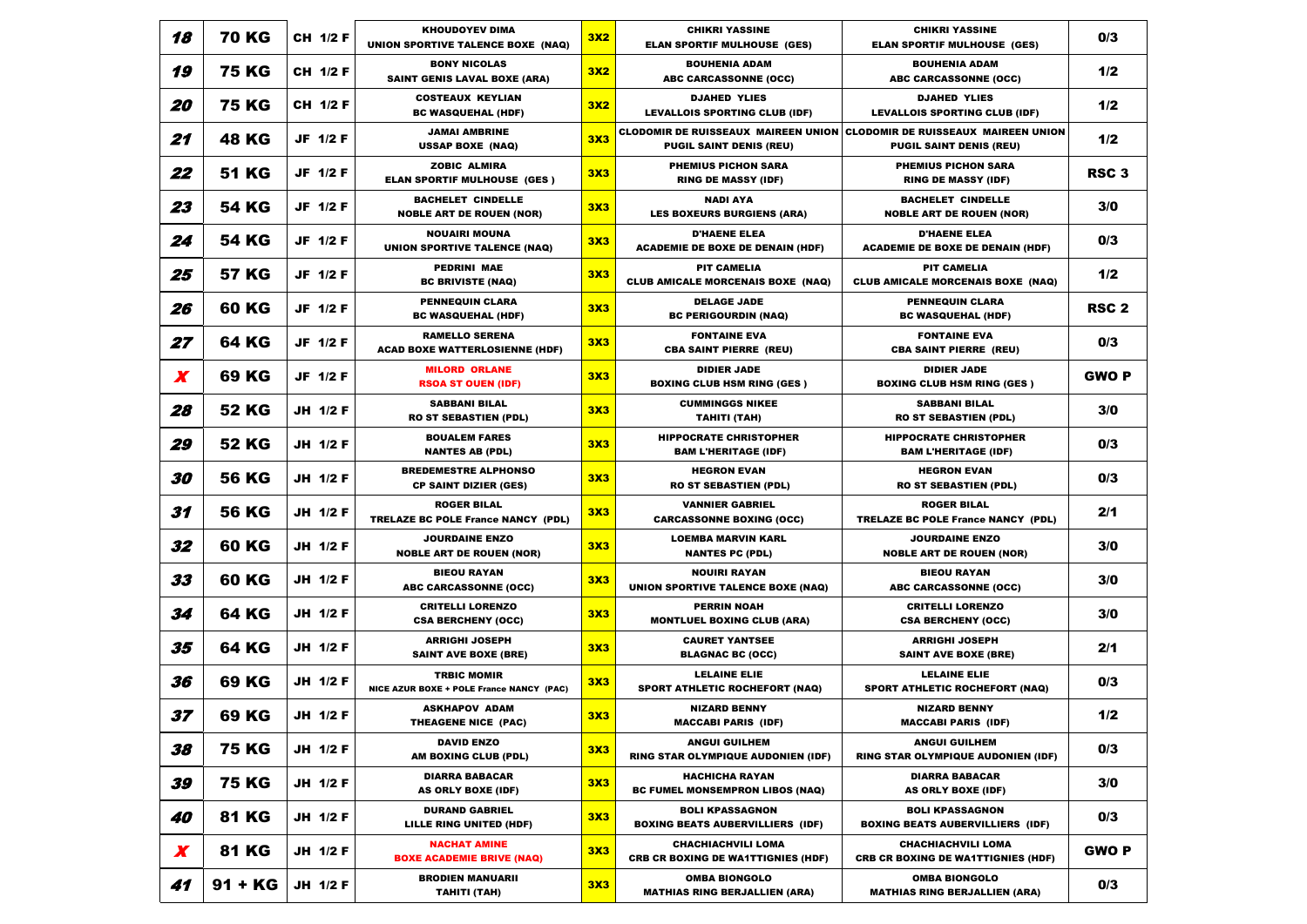

# #NOM? CFAJ et CNA H & F

### **DIMANCHE 03 AVRIL 2022**

### FINALES *ISTRES*

| $N^{\circ}$              | <b>Poids</b> | <b>PHASE/</b><br><b>Cat-Age</b> | <b>Boxeur Rouge</b>                                                        |            | <b>Boxeur Bleu</b>                                         | <b>Vainqueur</b>                                                    | <b>Résultat ou</b><br>décision |  |  |  |  |
|--------------------------|--------------|---------------------------------|----------------------------------------------------------------------------|------------|------------------------------------------------------------|---------------------------------------------------------------------|--------------------------------|--|--|--|--|
| <b>Session 1:09 h 30</b> |              |                                 |                                                                            |            |                                                            |                                                                     |                                |  |  |  |  |
| 1                        | <b>46 KG</b> | <b>CF FINALE</b>                | <b>ROBLEDO MENDES LUNA</b><br><b>CLUB AMICALE MORCENAIS BOXE (NAQ)</b>     | 3X2        | <b>BOURNAT MAENA</b><br><b>AS MONTFERRANDAISE (ARA)</b>    | <b>BOURNAT MAENA</b><br><b>AS MONTFERRANDAISE (ARA)</b>             | 3/0                            |  |  |  |  |
| $\boldsymbol{z}$         | <b>48 KG</b> | <b>CF FINALE</b>                | <b>LAUNAY TESS</b><br><b>PUGIL'ISTRES (PAC)</b>                            | <b>3X2</b> | <b>BAADI AYA</b><br><b>OB TARN (OCC)</b>                   | <b>BAADI AYA</b><br><b>OB TARN (OCC)</b>                            | 1/2                            |  |  |  |  |
| 3                        | <b>50 KG</b> | <b>CF FINALE</b>                | <b>TERESI MALOE</b><br><b>BC NICOIS (PAC)</b>                              | <b>3X2</b> | <b>CHATER SAHRA</b><br><b>RING BERJALLIEN (ARA)</b>        | <b>TERESI MALOE</b><br><b>BC NICOIS (PAC)</b>                       | 3/0                            |  |  |  |  |
| 4                        | <b>52 KG</b> | <b>CF FINALE</b>                | <b>FLORENTZ DORIANA</b><br><b>ROYAL BOXING (GES)</b>                       | 3X2        | <b>RIBEYRON ADELE</b><br><b>SURY BOXE (ARA)</b>            | <b>FLORENTZ DORIANA</b><br><b>ROYAL BOXING (GES)</b>                | 3/0                            |  |  |  |  |
| 5                        | <b>54 KG</b> | <b>CF FINALE</b>                | <b>VIRAYIE MAYWEN</b><br><b>RING DE MASSY (IDF)</b>                        | 3X2        | <b>FERNANDEZ SHANA</b><br><b>PUGIL'ISTRES (PAC)</b>        | <b>VIRAYIE MAYWEN</b><br><b>RING DE MASSY (IDF)</b>                 | 3/0                            |  |  |  |  |
| 6                        | <b>57 KG</b> | <b>CF FINALE</b>                | <b>HAINY ORIANE</b><br><b>CLUB AMICALE MORCENAIS BOXE (NAQ)</b>            | 3X2        | <b>DELPORTE RACHEL</b><br><b>BC BRIVISTE (NAQ)</b>         | <b>HAINY ORIANE</b><br><b>CLUB AMICALE MORCENAIS BOXE (NAQ)</b>     | 3/0                            |  |  |  |  |
| $\overline{z}$           | <b>60 KG</b> | <b>CF FINALE</b>                | <b>PERRIER LOUANE</b><br><b>BC NICOIS (PAC)</b>                            | <b>3X2</b> | <b>KORNEEV BEATRICE</b><br>LMX RING OLYMPIQUE (IDF)        | <b>PERRIER LOUANE</b><br><b>BC NICOIS (PAC)</b>                     | 2/1                            |  |  |  |  |
| 8                        | <b>44 KG</b> | <b>CH FINALE</b>                | <b>BENCHAA NAIM</b><br><b>RO ST SEBASTIEN (PDL)</b>                        | 3X2        | <b>PILLE LORENZO</b><br><b>ABC CALAIS (HDF)</b>            | <b>PILLE LORENZO</b><br><b>ABC CALAIS (HDF)</b>                     | 0/3                            |  |  |  |  |
| $\boldsymbol{g}$         | <b>46 KG</b> | <b>CH FINALE</b>                | <b>PLOUCHART THOMAS</b><br><b>BC ST QUENTIN (HDF)</b>                      | 3X2        | <b>MAGOMAYEV AMIN</b><br><b>PG D'1 PACTE 65 (OCC)</b>      | <b>MAGOMAYEV AMIN</b><br><b>PG D'1 PACTE 65 (OCC)</b>               | 0/3                            |  |  |  |  |
| 10                       | <b>48 KG</b> | <b>CH FINALE</b>                | <b>BOUBAKA IDIR</b><br><b>BOXING SPORTS LOUVROIL (HDF)</b>                 | 3X2        | <b>GHEZAL KAMEL</b><br><b>BC NICOIS (PAC)</b>              | <b>BOUBAKA IDIR</b><br><b>BOXING SPORTS LOUVROIL (HDF)</b>          | 2/1                            |  |  |  |  |
| 11                       | <b>52 KG</b> | <b>CH FINALE</b>                | <b>CREA BARBERA NOANN</b><br><b>NABA MONTGERON POLE FRANCE NANCY (IDF)</b> | 3X2        | <b>BELARBI ILYES</b><br><b>BC BLAGNAC (OCC)</b>            | <b>BELARBI ILYES</b><br><b>BC BLAGNAC (OCC)</b>                     | 1/2                            |  |  |  |  |
| 12                       | <b>54 KG</b> | <b>CH FINALE</b>                | <b>DJEMMAL DJAMEL</b><br>ABC ROUBAISIEN POLE France NANCY (HDF)            | 3X2        | <b>LEE NOAH</b><br><b>BC HYEROIS (PAC)</b>                 | <b>LEE NOAH</b><br><b>BC HYEROIS (PAC)</b>                          | 1/2                            |  |  |  |  |
| 13                       | <b>57 KG</b> | <b>CH FINALE</b>                | <b>SPICA SANDRO</b><br><b>BC2S LA STELLA POL France NANCY (PAC)</b>        | <b>3X2</b> | <b>PIRES AFONSO DORIAN</b><br><b>PG D'1 PACTE 65 (OCC)</b> | <b>SPICA SANDRO</b><br><b>BC2S LA STELLA POL France NANCY (PAC)</b> | 3/0                            |  |  |  |  |
| 14                       | <b>60 KG</b> | <b>CH FINALE</b>                | <b>TEUA MANARAHII (TAH)</b><br><b>TAHITI</b>                               | 3X2        | <b>RICOTIER BERNARD</b><br><b>BC 2S LA STELLA (PAC )</b>   | <b>RICOTIER BERNARD</b><br><b>BC 2S LA STELLA (PAC )</b>            | 1/2P                           |  |  |  |  |
| 15                       | <b>63 KG</b> | <b>CH FINALE</b>                | <b>HANS NOAM</b><br><b>COM ARGENTEUIL (IDF)</b>                            | 3X2        | <b>PENA RYAN</b><br><b>RING CLUB VALLEY (PAC)</b>          | <b>HANS NOAM</b><br><b>COM ARGENTEUIL (IDF)</b>                     | 2/1                            |  |  |  |  |